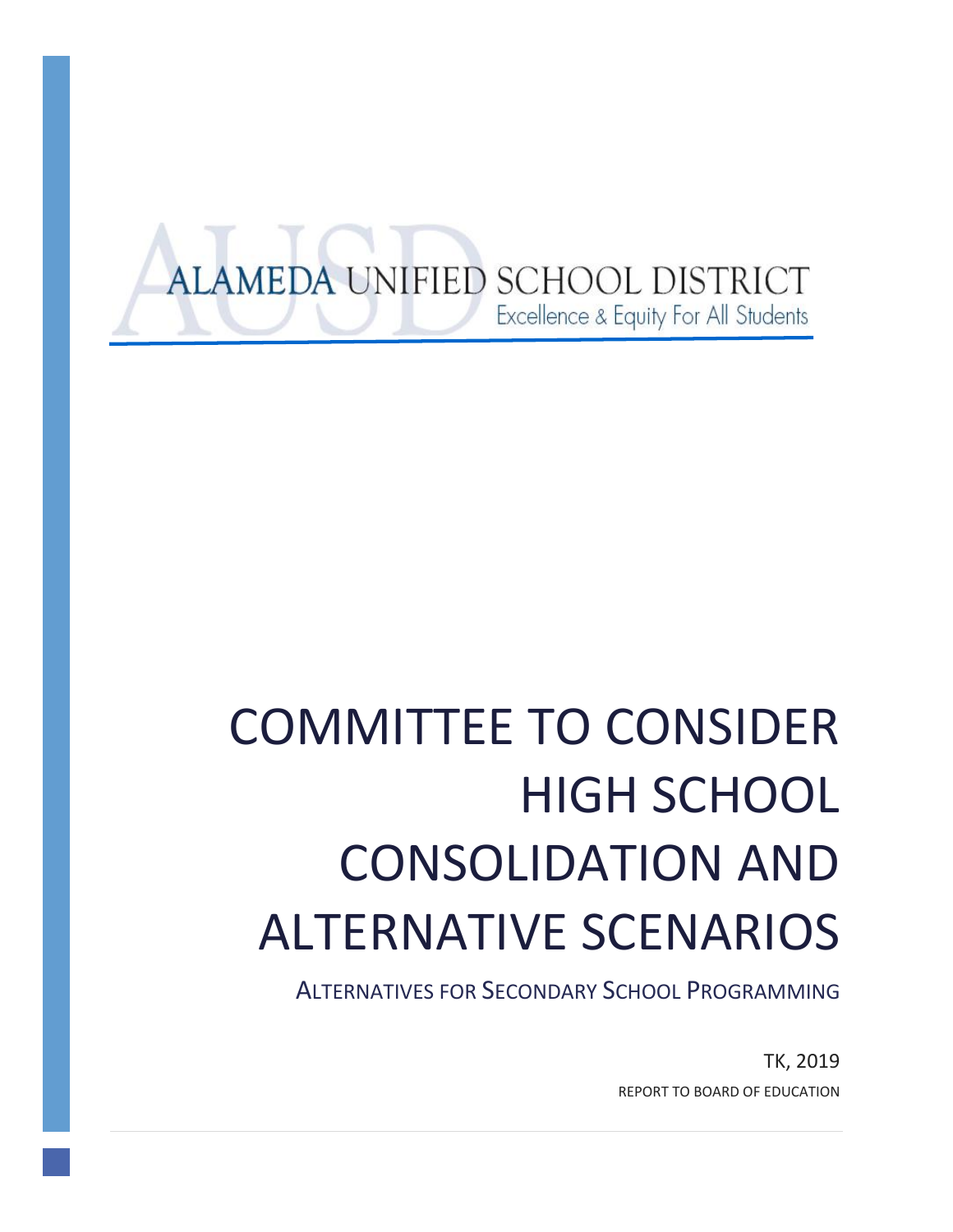## **BOARD OF EDUCATION**

Gray Harris, President Ardella Daily, Ed.D., Vice President Jennifer Williams, Board Clerk Gary K. Lym Anne McKereghan

#### **COMMITTEE MEMBERS**

Mialisa Bonta Richard Bunker Kelly Hartlaub Gregor Dorothy Jones Chuck Kapelke Denise Langowski Cheryl Lua Marva Lyons Liza Gabato Morse Ron Parodi Melanie Shannon Kathy Lamb-Tansey Bill Withrow Cindy Zecher

#### **Student Members**

Cameron Furuichi-Fong, Encinal Jr. and Sr. High School Jyosna Jaslow, Encinal Jr. and Sr. High School Akiko Kelley, Alameda High School Melody Ma, Encinal Jr. and Sr. High School Sofía Orduña, Alameda High School Serena Woon, Alameda Science and Technology Institute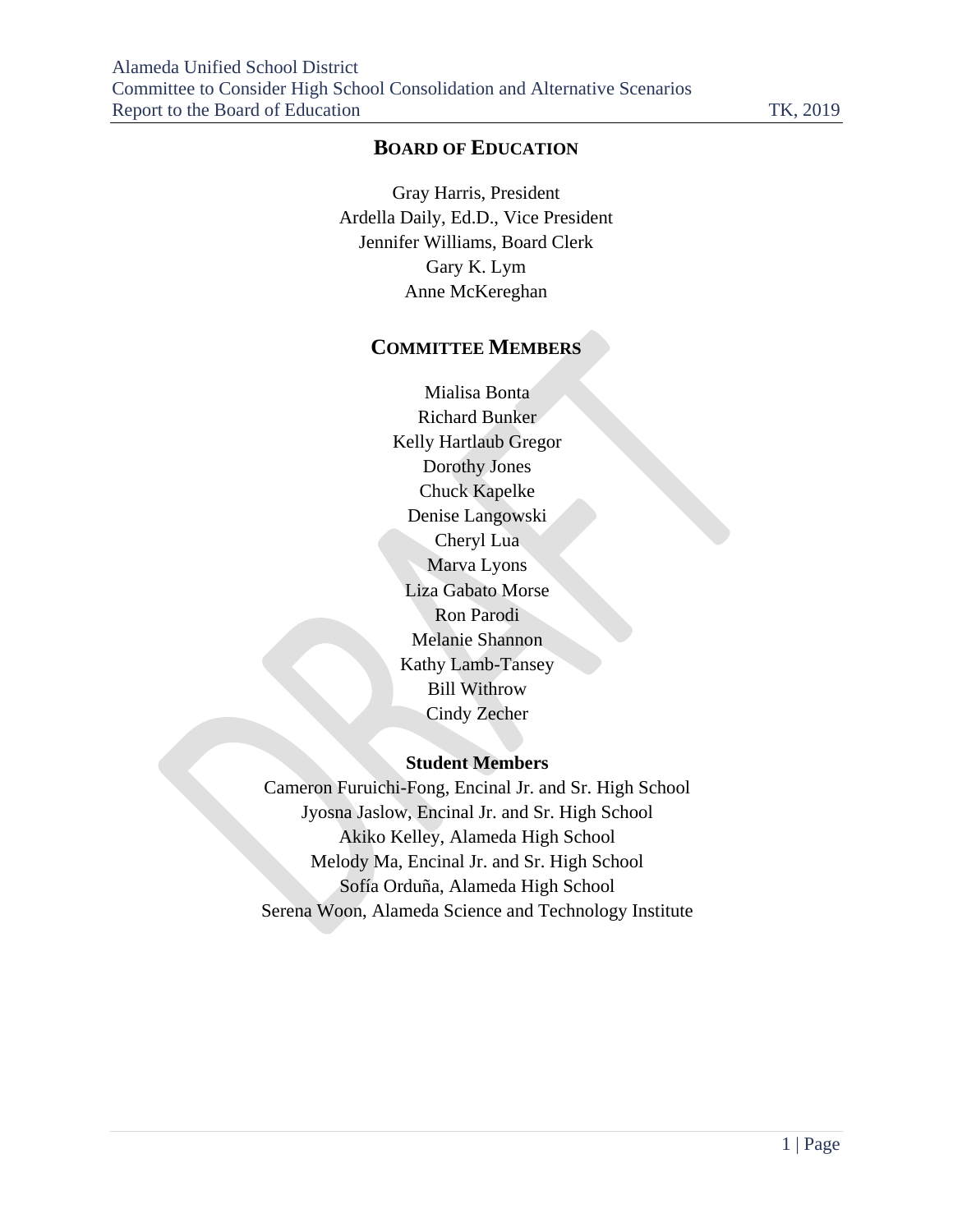#### **ADVISORY STAFF/CONSULTANTS**

Sean McPhetridge, Ed.D., Superintendent Kerri Lonergan, Administrative Assistant to the Superintendent

Susan Davis, Senior Manager, Community Affairs Steven Fong, Chief Academic Officer, Educational Services Kevin Gorham, Athletic Director, Encinal Jr. and Sr. High School Dan Hurst, Principal, Encinal Jr. and Sr. High School Robert Ithurburn, Principal, Alameda High School Shariq Khan, Chief Business Officer, Business Services Chad Pimentel, General Counsel Brad Thomas, Athletic Director, Alameda High School Kirsten Zazo, Chief Student Support Officer, Student Support Services

Greg Davis, Davis Demographics Brianna García, Director, Management Consulting Services, School Services of California, Inc. Mark Quattrocchi, Quattrocchi Kwok Architects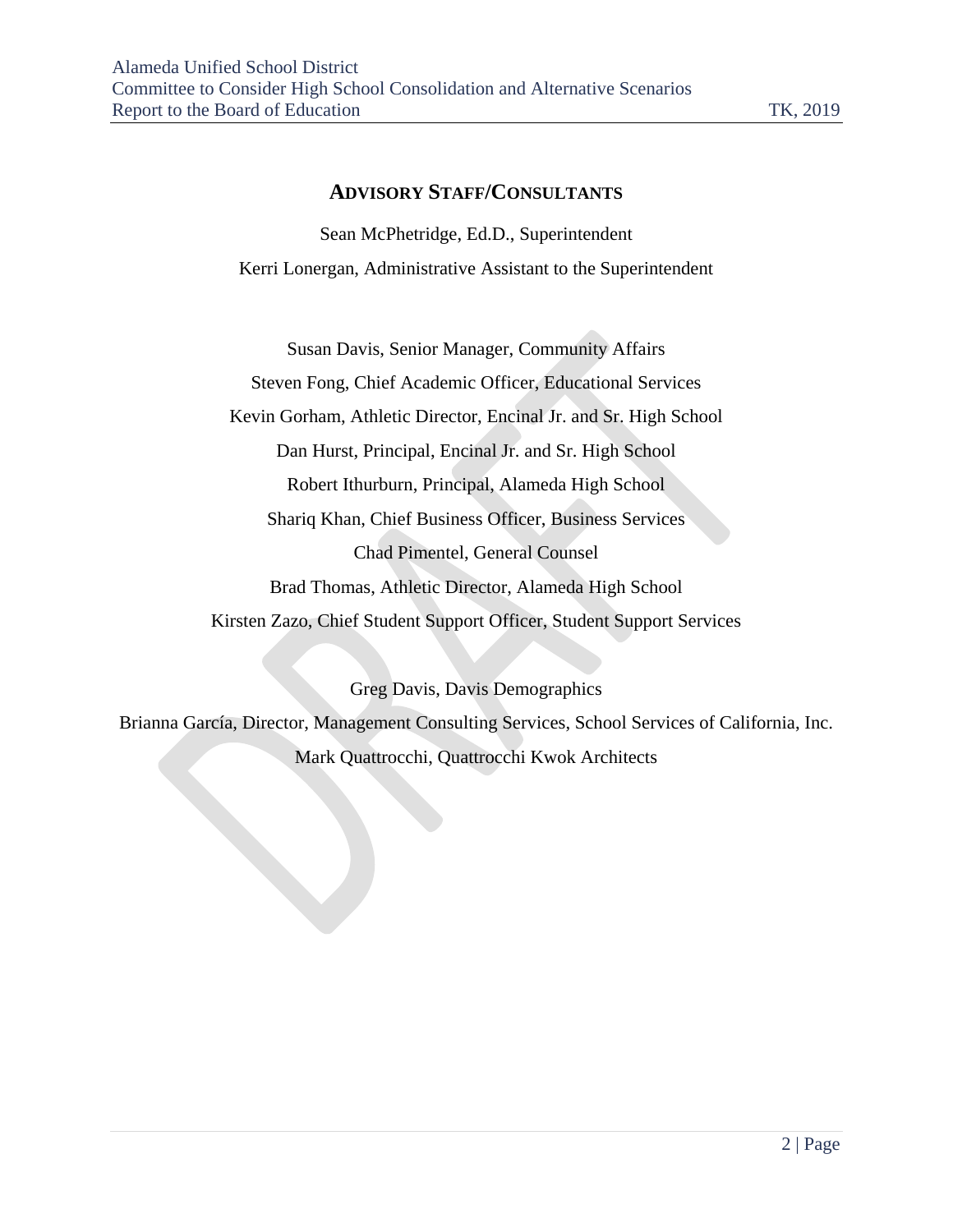# TABLE OF CONTENTS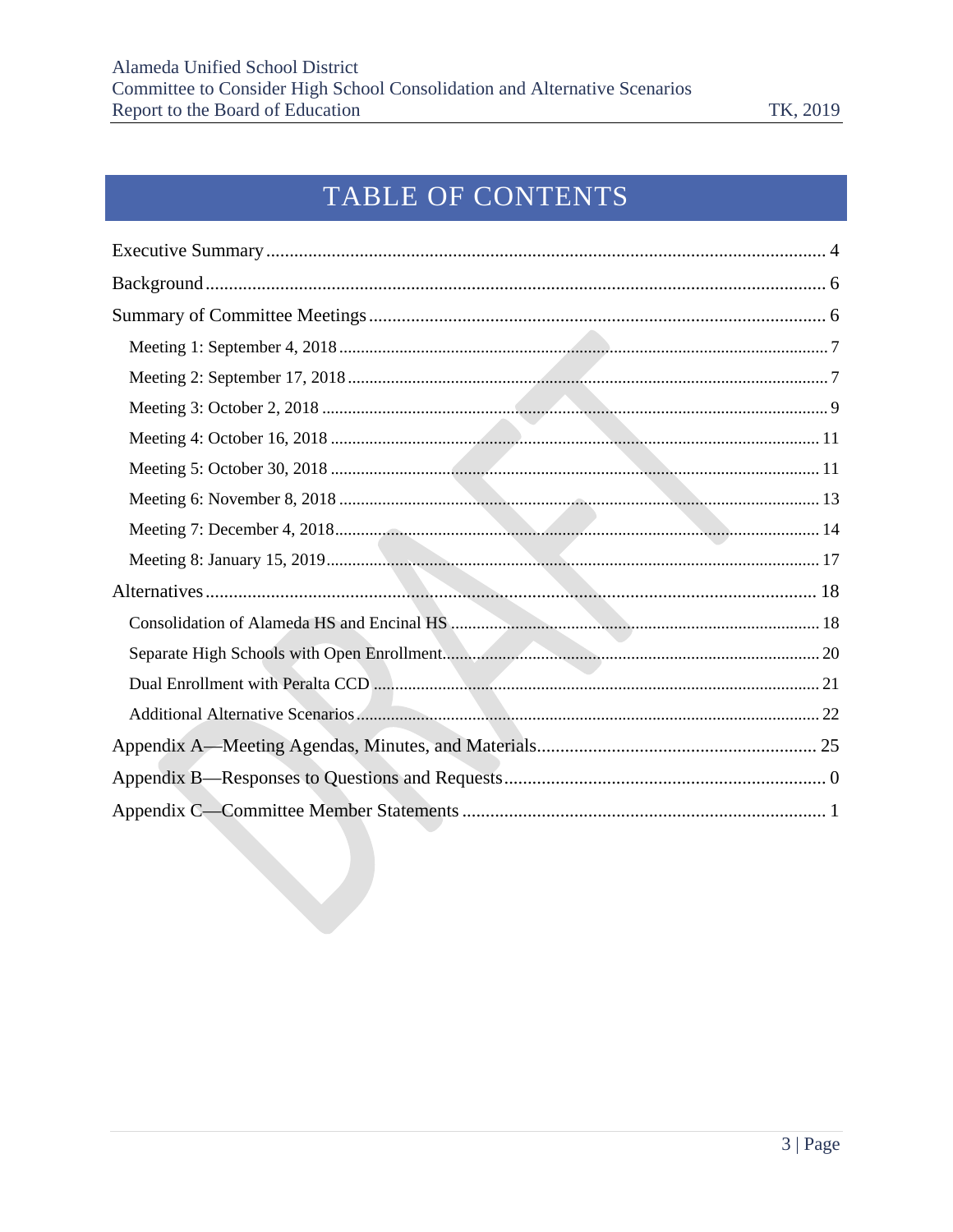## **Executive Summary**

<span id="page-4-0"></span>Convened at the request of the Alameda Unified School District (AUSD) Board of Education (Board), the Committee to Consider High School Consolidation and Alternative Scenarios (Committee) held a series of public meetings between September 2018 and January 2019 to study the viability and desirability of a potential consolidation of AUSD's two high schools—Alameda High School (HS) and Encinal Jr. & Sr. HS (Encinal HS). Over the course of eight meetings, the Committee received and discussed information from architects, demographers, transit and city planners, and staff from various AUSD departments.

The charge of the Committee was not to make a recommendation, but to provide analysis of the advantages and disadvantages (pros and cons) of consolidating the two high schools. Over the course of its meetings, and with the approval of the Board, the Committee expanded the scope of its work to include consideration of other potential scenarios for the high schools that might address the broader goal of providing a more equitable and robust secondary education for the students of AUSD.

This report provides a summary of the Committee's meetings, as well as an analysis of the pros and cons of the three different scenarios identified:

- 1. Consolidation of Alameda HS and Encinal HS–Consolidate AUSD's two comprehensive high schools into one high school on the existing Alameda HS campus.
- 2. Separate High Schools with Open Enrollment—Expand opportunities for students to crossenroll and take classes across the two campuses
- 3. Dual Enrollment with Peralta Community College District (CCD)—Provide students with the opportunity to enroll in both high school and college courses simultaneously in partnership with the Peralta Community College District.

As detailed further in this report, each of these scenarios has associated pros and cons.

**Consolidation of Alameda HS and Encinal HS:** The consolidation of the two high schools on the current Alameda HS campus could achieve staffing efficiencies resulting in a savings of \$1.66 million, and could reduce inequity in access to classes and programs, as all students would have access to the same course offerings. It would also eliminate the need for a new building at Encinal HS, which would make approximately \$9 million in Measure I bond funding available for other priorities; could help foster a sense of unity, as students at the two schools would no longer see each other as rivals; and could expand opportunities for athletic programs, as operational savings could allow for the addition of new sports, such as lacrosse and wrestling.

However, demographic projections suggest that the population of high school students will outgrow the capacity of the Alameda HS campus by the 2022-2023 school year. This would make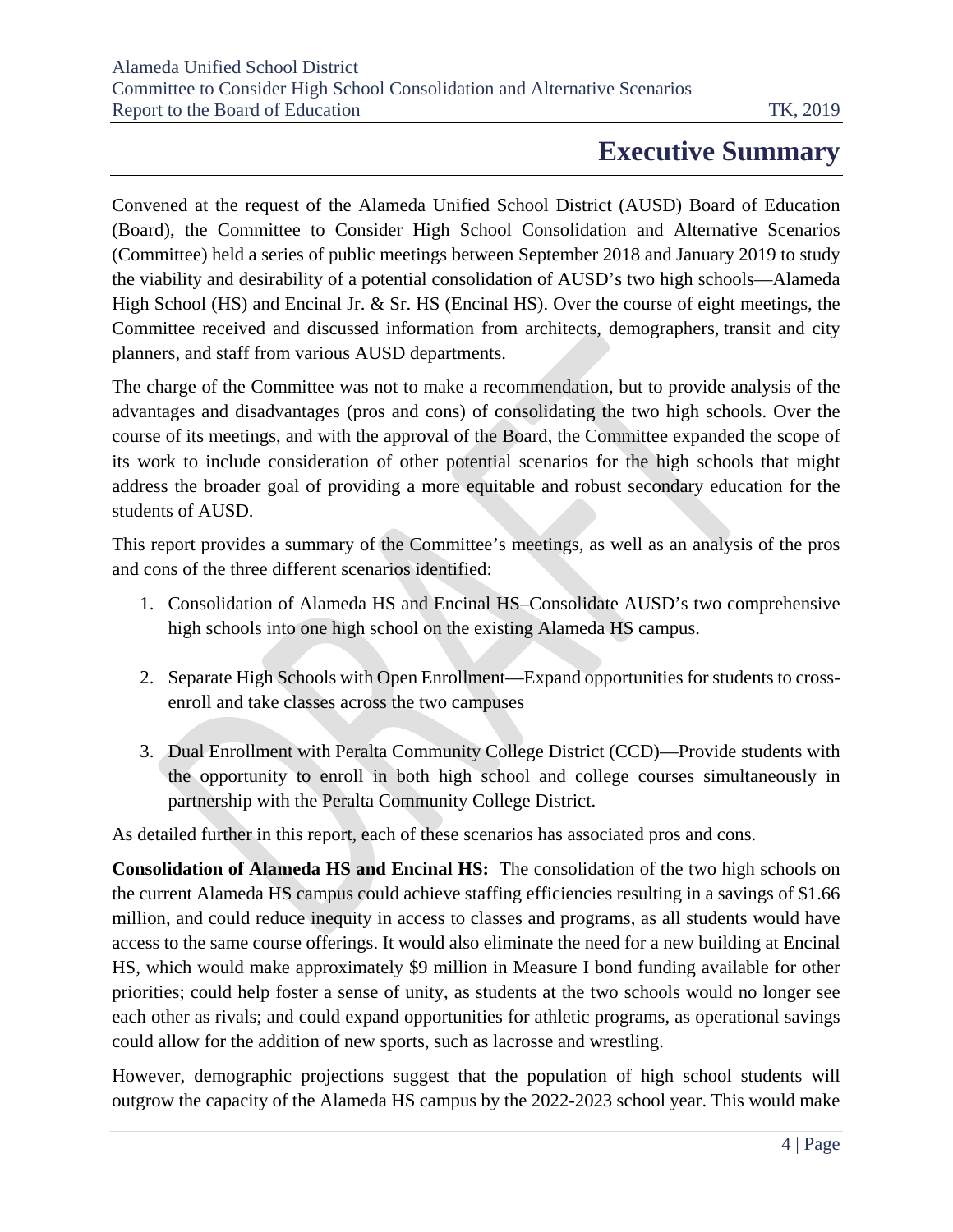consolidation feasible only with the construction of additional classrooms on the Alameda HS campus, which could have significant costs. Furthermore, students from the west end (where most of the new housing is planned) would have to travel farther to attend school, exacerbating socioeconomic inequities. Consolidation may also negatively impact students' mental health due to the larger student body and more crowded campus; limit opportunities for students to hold leadership roles in extracurricular activities such as sports and theater; and generate one-time relocation costs due to the rebranding of the single high school.

**Separate High Schools with Open Enrollment:** Expanding opportunities for students to enroll at either or both of the two campuses would have the primary benefit of reducing inequities related to accessing academic courses. Through this scenario, students could participate in classes regardless of which campus the classes are offered. This alternative could be realized through either physically transporting students between the two sites (e.g., through a shuttle bus or expanded city bus service) or through virtual class offerings that would enable students to take classes through live-streamed formats. Expanding transportation options would result in increased costs, and it is unknown what other costs may be associated with such integration (e.g., purchase of new technology equipment or expansion of existing broadband capacity). In addition, the ongoing operational cost savings that could be experienced through consolidation would not be realized under this scenario.

**Dual Enrollment with Peralta CCD:** Providing students with the opportunity to enroll in both high school and college courses simultaneously in partnership with the Peralta CCD will increase access to courses for all students and allow them to earn college credits while still in high school. This option can take two forms: 1) allowing students to take courses on a Peralta CCD campus; or 2) allowing students to take college courses taught by college-approved high school teachers or college professors on the students' respective high school campus. If students were to attend classes on a Peralta CCD campus, transportation to and from the campus could prove to be an additional expenses to students and/or AUSD. The cost of this scenario would also need to be investigated in partnership with Peralta CCD. Currently, students voluntarily taking classes at a community college must cover the costs for these classes, while those attending under an AUSD sponsored program (such as the Alameda Science & Technology Institute [ASTI]) have their fees paid by AUSD. While staff has held some preliminary discussion with Peralta CCD, further talks would be necessary were the Board to proceed with this option. As with the other alternative scenario, the ongoing operational cost savings that could be experienced through consolidation would not be realized under this scenario.

This report will be provided to the Board for their consideration, and includes suggestions of additional information that should be obtained should the Board decide to pursue any of the three alternatives outlined.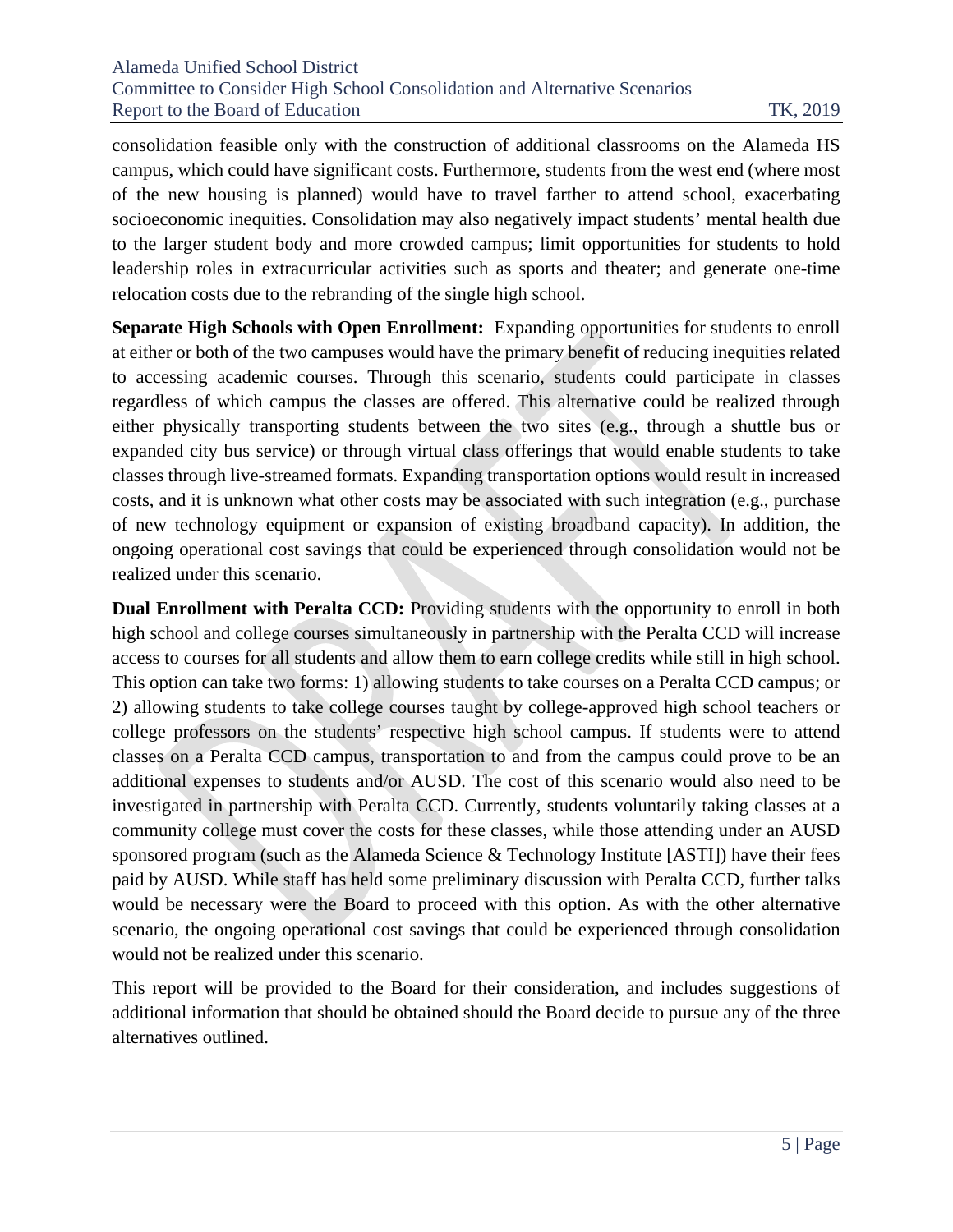# <span id="page-6-0"></span>**Background**

The idea of merging Alameda HS and Encinal HS has been raised several times in the previous decades. It came up most recently in the spring of 2018, when the Board engaged the community in a review of AUSD's [budget priorities.](https://alamedausd-ca.schoolloop.com/pf4/cms2/view_page?d=x&group_id=1514016404838&vdid=i12a1sz2h230) The goal of the budget reprioritization process was to find ways to save money, so as to increase employee salaries. During these budget presentations, staff highlighted that student enrollment per classroom teacher is much lower in AUSD than in other nearby districts, with the most dramatic variance at the middle and high schools.

During public comment, community members and AUSD staff asked for a new review of the idea of consolidating high schools for two reasons. First, they wanted to see if combining schools could provide cost savings that could go towards improving AUSD employee salaries. This would help employees and also help retain and attract excellent teachers, which, in turn, is good for students. Second, the requesters wanted to see if a consolidation might allow AUSD to provide a more comprehensive education to AUSD's high school students, as one large school may be able to provide more course offerings and equitably to more students.

The timing and structure of the Committee's work is essential, as Alameda HS and Encinal HS are in various states of planning, design, modernization, and construction. As of January 2019, Alameda HS is undergoing a major renovation that was funded with Measure I Bond funds. This renovation will result in the addition of 45 new classrooms and 10 new science labs for a net increase of approximately 38 new classrooms on the campus. Encinal HS—also through Measure I Bond funds—was scheduled to undergo a renovation that includes the construction of a new classroom building. However, this construction has not yet been initiated. In May 2018, while the Board directed staff to continue design work at Encinal HS, it delayed demolition and construction of the new classroom building. It also directed staff to create a committee to study the issue and provide a report on what a combined high school could look like.

After a three-week application period, the Board approved 15 members to the Committee and, in August, asked that staff re-open the application to students in order to increase their numbers on the Committee. On August 28, the Board approved the appointment of four more students, plus a representative of CSEA 860. On September 13, 2018, based on feedback from the Committee, as well as members of the public, the Board broadened the Committee's scope to allow for the consideration of other alternatives in addition to high school consolidation.

# **Summary of Committee Meetings**

<span id="page-6-1"></span>AUSD's Board appointed 20 members to the Committee and tasked it with studying the feasibility of combining Alameda HS and Encinal HS, as well as other alternatives as identified by the Committee. The Committee held eight public meetings to study the viability and desirability of a potential merger and other alternatives. It received and discussed information from architects,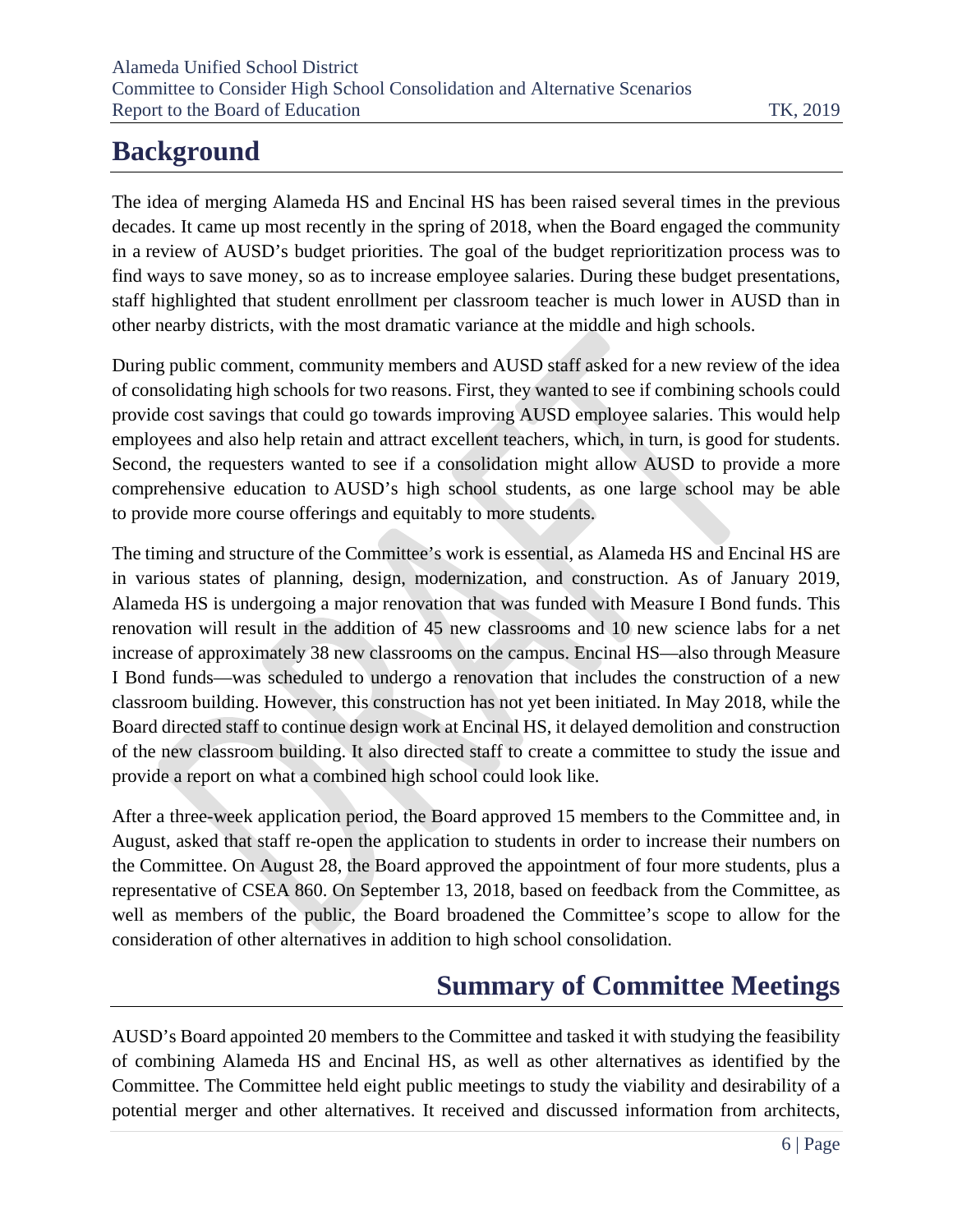demographers, transit and city planners, and staff from various District departments. All Committee meetings were open to the public, noticed at least 72 hours in advance, held in accordance with the Brown Act, and held at Island High School, located at 500 Pacific Avenue, Alameda, CA 94501 from 6:30 p.m. to 8:30 p.m.

Meeting agendas, minutes, and materials are included in Appendix A and are available on AUSD's website at [www.alamedaunified.org/HSAlternatives.](http://www.alamedaunified.org/HSAlternatives)

## <span id="page-7-0"></span>**Meeting 1: September 4, 2018**

This meeting was predominantly organizational and introductory in nature. The Committee members were introduced and provided with an overview of the Brown Act and conflict of interest laws by AUSD's General Counsel, Chad Pimental. The role of the Committee and the Committee members was discussed by Brianna García of School Services of California, Inc. (SSC), and the Committee selected Mialisa Bonta to serve as Chair and Liza Gabato to serve as Vice Chair.

Greg Davis of Davis Demographics, AUSD's demographer, provided a presentation on the current and projected demographics and enrollment of both AUSD's high schools and the expansion/maintenance of CTE programs will increase AUSD expenditures. As part of his presentation, Mr. Davis noted:

- For the 2017-18 school year, AUSD had a total of 2,914 resident students (3,059 students counting non-resident students and those in special day classes) in grades 9-12. The projections estimate that resident enrollment would increase through 2022-23 when it would peak at 3,375 resident students (3,520 total enrollment) with much of this increase as a result of new development being constructed on the island. As such, if Alameda HS and Encinal HS were to consolidate, the resulting high school campus would need to accommodate a total student enrollment of 3,262.
- Consolidation would impact students' ability to walk to school. Currently, there are approximately 757 combined Alameda HS and Encinal HS students that reside beyond their respective school's walk zone (a 1.5-mile radius). Were the schools to be consolidated onto the Alameda HS campus, the number of students beyond the walk zone would increase by 600 students, for a total of 1,357. This increase would be disproportionately experienced by students residing within the existing Encinal HS boundaries.

## <span id="page-7-1"></span>**Meeting 2: September 17, 2018**

Mark Quattrocchi of Quattrocchi Kwok Architects provided a presentation on the capacity of the facilities at both Alameda HS and Encinal HS. The presentation covered not only the existing capacity of both school sites, but also the projected capacity based on current and proposed modernization projects, as well as the potential capacity should the two high schools be combined.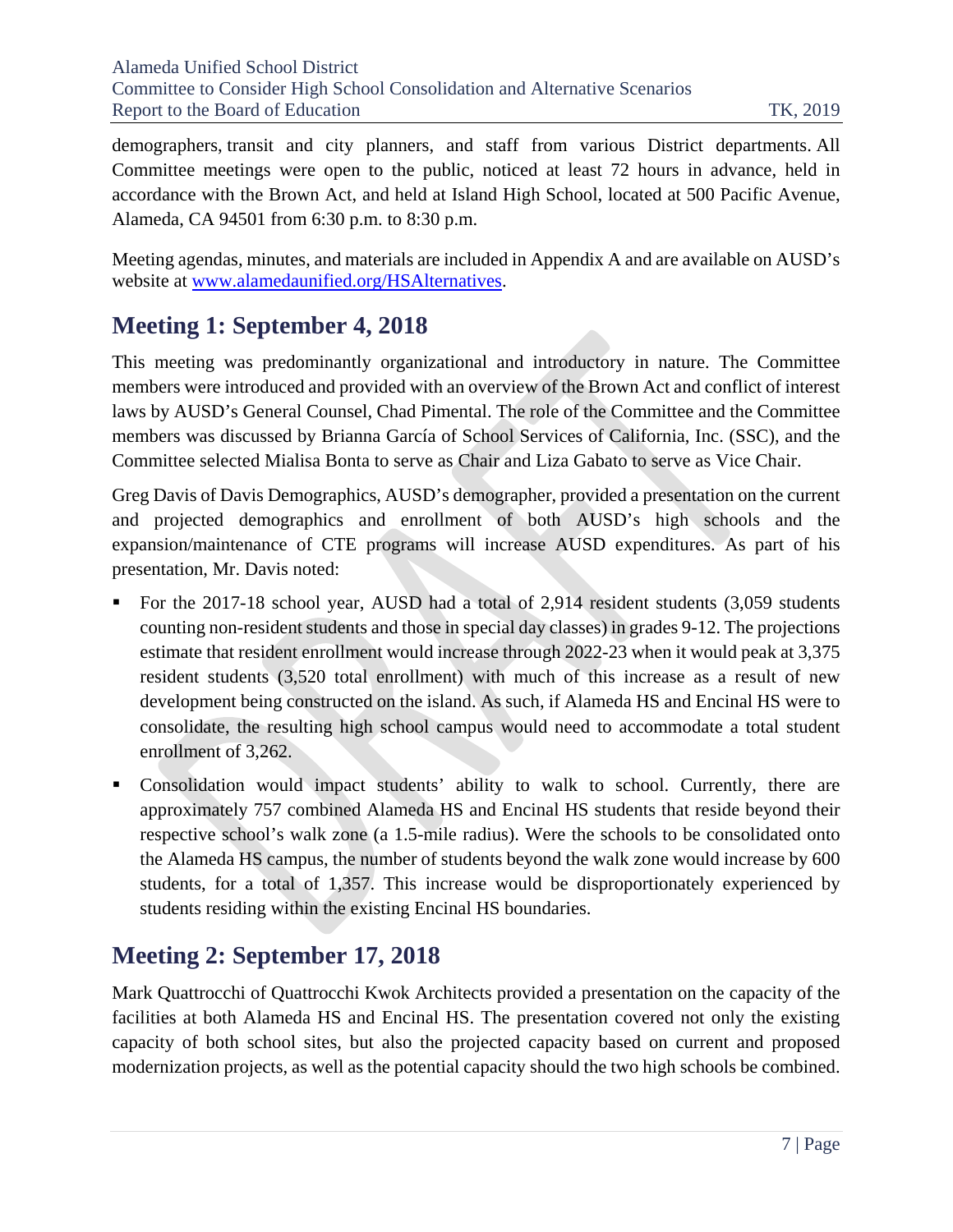Currently, Alameda HS is utilizing 75 classrooms. An additional 46 classrooms are being built in the Historic Alameda High School and are expected to be available in December 2019. That will bring the total number of classrooms available on the Alameda HS campus to 121 classrooms. In order to accommodate additional high school students, however, classrooms in the Academic Building on Encinal Avenue (also called the "Main Building") would need to be modernized to provide larger spaces for science, art, music, and career technical education (CTE). This would result in the creation of seven new science/CTE labs and three new art/music classrooms, but would reduce the total number of classrooms available in the Academic Building by eight resulting in a total of 113 classrooms.

Mr. Quattrocchi considered two methods for calculating capacity—student loading and classroom count. The student loading methodology multiplies the number of classrooms by student capacity per classroom and results in a total capacity of 2,826. This total capacity is 436 short of the expected peak enrollment of 3,262 in 2022-23.

The classroom count methodology looked at the existing number of classrooms at each high school and compared that to the number that will be available on the Alameda HS campus at the completion of the modernization work, including the renovation of the Academic Building. This methodology showed that combined, the two high schools are currently utilizing 128 classrooms. As noted above, however, after completion of the Historic Alameda High School and Academic Building modernization work, there will only be 113 classrooms available, for a shortfall of 15 classrooms.

Mr. Quattrocchi also provided an overview of the work currently being completed on both campuses. Alameda HS is undergoing a seismic upgrade along with the renovation of the Historic Alameda High School. Drawings illustrating potential locations for an additional classroom building to accommodate future growth were also presented. The work at Encinal HS, which has been temporarily placed on hold while this Committee completes its analysis, includes landscape upgrades and the construction of a new classroom building. The estimated cost for the work occurring at both sites is approximately \$87.5 million (i.e., \$48 million at Alameda HS and \$39.5 million at Encinal HS.)

Lastly, Mr. Quattrocchi noted the effects of consolidation on support facilities on the Alameda HS campus. There is adequate room for administration and counseling, though splitting the administration between its existing location and the academic building might be necessary. The library would be appropriately sized with expansion into the existing administration space. There is sufficient gym space, though locker rooms would need reconfiguration and new lockers would need to be added. The cafeteria is adequate to seat more than 25% of the student population and the health center, plus the additional health space in the historic academic building, would provide adequate space for the total student population, although it is not clear if splitting the health center into two locations would be the best way to deliver services to students.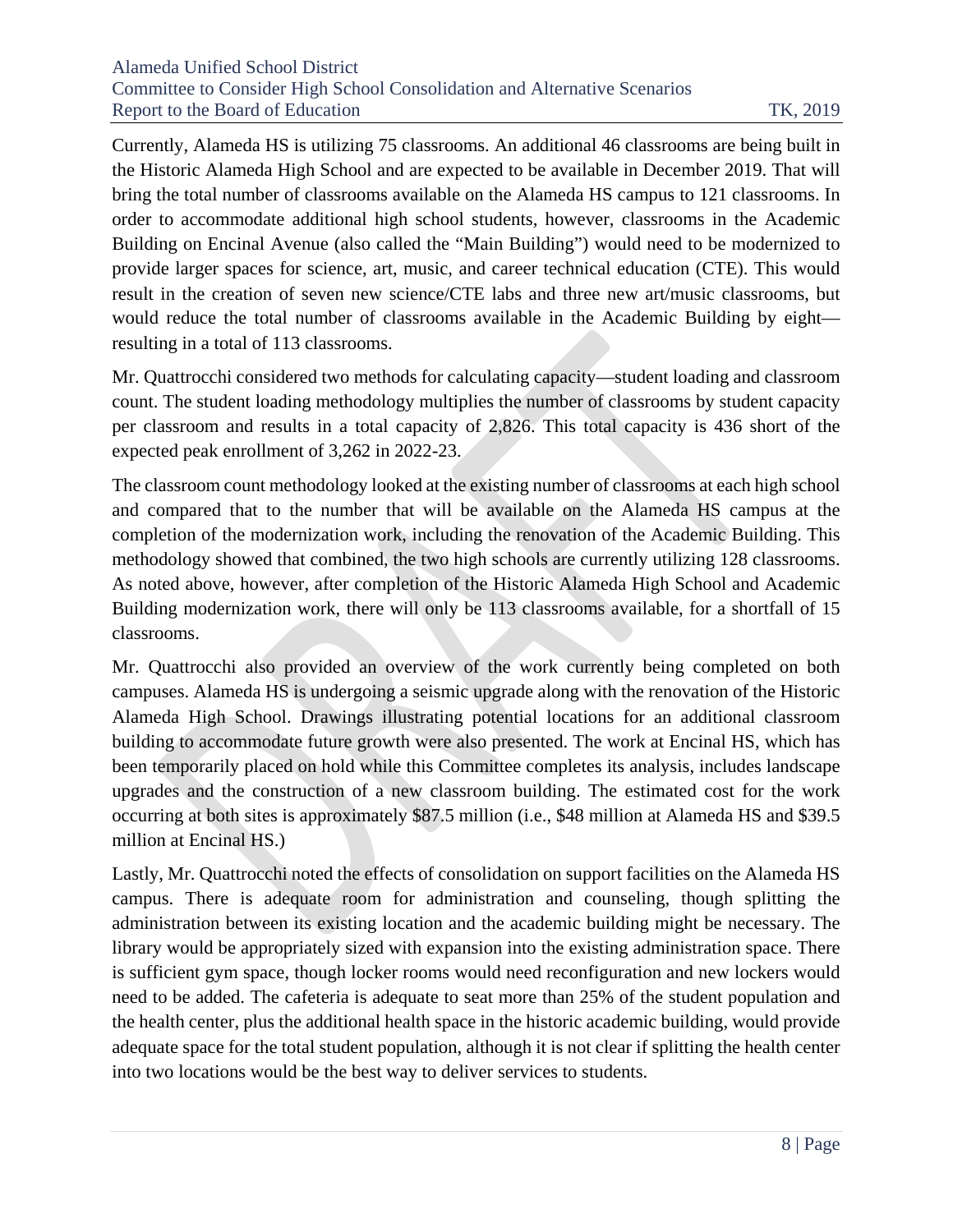In addition to the presentation by Quattrocchi Kwok Architects, the Committee discussed its scope in light of the discussion held by the Board on September 13, 2018, in which board members expressed their willingness to allow the Committee to explore options other than consolidation of the two high schools. Based on this, the Committee voted to explore alternative options related to secondary school programming, while continuing to investigate the pros and cons of combining the two high schools.

A list of questions raised by the Committee and the public at the previous meeting and submitted by email since the meeting have been addressed in a Responses to Questions and Requests document (see Appendix B for a comprehensive list that was updated as additional questions were received throughout the process).

## <span id="page-9-0"></span>**Meeting 3: October 2, 2018**

Brianna García of SSC provided a review of a methodology for the analysis of the various alternatives developed by the Committee, and the Committee discussed renaming itself to more accurately reflect its expanded scope beyond high school consolidation.

AUSD's Chief Academic Officer, Steven Fong, with assistance from Dan Hurst, Principal, Encinal HS, and Robert Ithurburn, Principal, Alameda HS, provided a presentation on the current enrollment, demographics, staffing, and course offerings at Alameda HS and Encinal HS, as well as projections for what the enrollment, demographics, staffing, and course offerings could be if the schools were consolidated. Projections of potential cost savings were also presented.

Mr. Fong began the presentation by providing a demographic snapshot of the two high schools as shown in Figure 1.

|                                   | Alameda HS | <b>Encinal HS</b> | <b>Combined</b> |
|-----------------------------------|------------|-------------------|-----------------|
| Enrollment                        | 1,776      | 1,034             | 2,810           |
| Teacher to Student Ratio (6-12)   | 22.6:1     | 20.4:1            |                 |
| English Learner                   | 10%        | 14%               | 11%             |
| Socioeconomically Disadvantaged   | 23%        | 46%               | 32%             |
| <b>Students with Disabilities</b> | 12%        | 11%               | 11%             |
| Asian                             | 40%        | 24%               | 34%             |
| Black/African American            | 5%         | 14%               | 8%              |
| Filipino                          | 6%         | 14%               | 9%              |
| Hispanic/Latino                   | 12%        | 15%               | 13%             |
| Pacific Islander                  | 1%         | 1%                | 1%              |
| Two or More Races                 | 5%         | 7%                | 6%              |
| White                             | 30%        | 24%               | 28%             |

**Figure 1 – 2017-18 Enrollment and Demographic Information**

Source: 2017-18 CBEDS data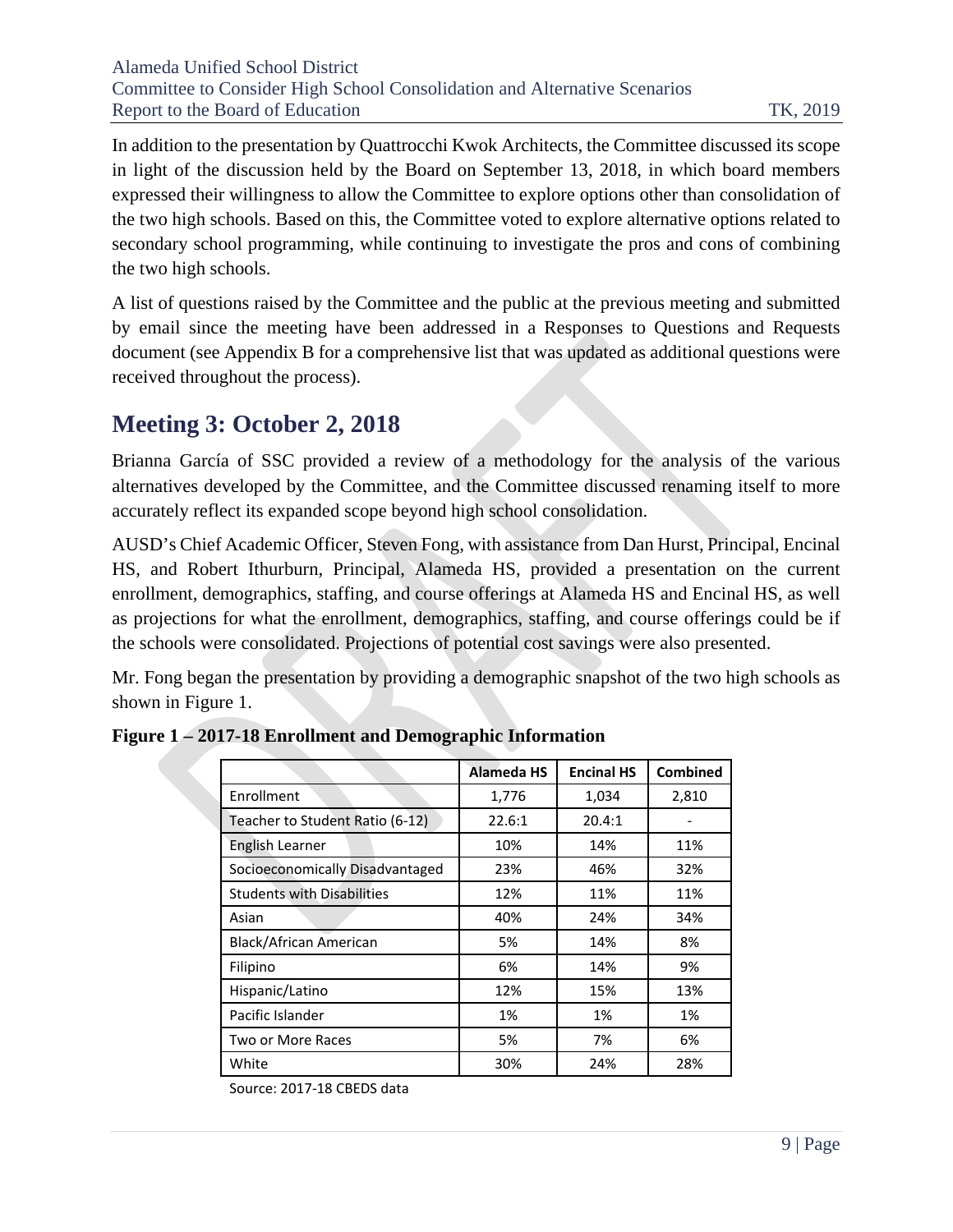Data was provided comparing AUSD enrollment by grade and by school to other geographically proximate unified school districts. When compared to other districts of similar size, AUSD is the only unified district with two comprehensive high schools. This holds true even when comparing AUSD to several other unified districts of larger size.

Each school has some common student support features, while also offering unique student support programs. Encinal HS is a 6-12 program with an advisory period and a restorative justice center, while Alameda HS offers Bridge, Practical, and Adult Transition programs, as well as a SMART Period and special education services for students classified as moderate/severe. Overall, however, Alameda HS offers a wider range of course offerings, particularly in the areas of Advanced Placement and World Language (see Figure 2). A more detailed list by department, as well as a list of the extracurricular opportunities available at each high school, is included the presentation included within Appendix A.

|                                    | <b>Alameda HS</b> |                 |                                       | <b>Encinal HS</b> |                 |                                       |
|------------------------------------|-------------------|-----------------|---------------------------------------|-------------------|-----------------|---------------------------------------|
| <b>Department</b>                  | <b>Students</b>   | <b>Sections</b> | <b>Students</b><br><b>Per Section</b> | <b>Students</b>   | <b>Sections</b> | <b>Students</b><br><b>Per Section</b> |
| Math                               | 1,488             | 50              | 29.8                                  | 912               | 32              | 28.5                                  |
| English                            | 1,814             | 55              | 33.0                                  | 941               | 31              | 30.4                                  |
| World Language                     | 1,021             | 33              | 30.9                                  | 545               | 18              | 30.3                                  |
| Science                            | 1,465             | 45              | 32.6                                  | 877               | 29              | 30.2                                  |
| History-Social Studies             | 1,447             | 46              | 31.5                                  | 885               | 29              | 30.5                                  |
| <b>ELD</b>                         | 104               | 8               | 13.0                                  | 113               | 8               | 14.1                                  |
| <b>CTE</b>                         | 454               | 15              | 30.3                                  | 260               | 10              | 26.0                                  |
| <b>Physical Education</b>          | 833               | 17              | 49.0                                  | 552               | 16              | 34.5                                  |
| <b>VAPA</b>                        | 671               | 22              | 30.5                                  | 481               | 17              | 28.3                                  |
| <b>SPED</b>                        | 442               | 43              | 10.3                                  | 38                | 8               | 4.8                                   |
| <b>Additional Electives</b>        | 455               | 17              | 26.8                                  | 264               | 14              | 18.9                                  |
| <b>Overall</b>                     | 10,194            | 351             | 29.0                                  | 5,868             | 212             | 27.7                                  |
| <b>Adult SPED Program</b>          | 220               | 20              | 11.0                                  |                   |                 |                                       |
| Overall without Adult SPED Program | 9,974             | 331             | 30.1                                  |                   |                 |                                       |

|  |  |  |  |  |  | Figure 2 – 2018-19 Students per Section in Academic Departments |
|--|--|--|--|--|--|-----------------------------------------------------------------|
|--|--|--|--|--|--|-----------------------------------------------------------------|

Source: AERIES Master Schedule Report September 17, 2018

Mr. Fong provided a staffing summary for a consolidated scenario based on an analysis of the number of sections that would be needed for a combined school (taking into consideration the number of sections currently offered at both school sites and applying a standard student-to-section ratio for the combined school), though he noted that actual staffing allocations/reductions would vary and would require more detailed analysis of the student population and needs. In summary, there is a potential savings of 34 sections across various courses for a total staff savings of 6.8 full-time equivalent (FTE)<sup>[1](#page-10-0)</sup>. This, however, would result in a shortfall of 18 FTE/classrooms in 2022-23, the year of peak enrollment. Based on 2017-18 enrollment, a total of 105.8 FTE/classrooms

<span id="page-10-0"></span><sup>&</sup>lt;sup>1</sup> Each classroom is made up of five sections, so that 34 sections equals 6.8 FTE or classrooms.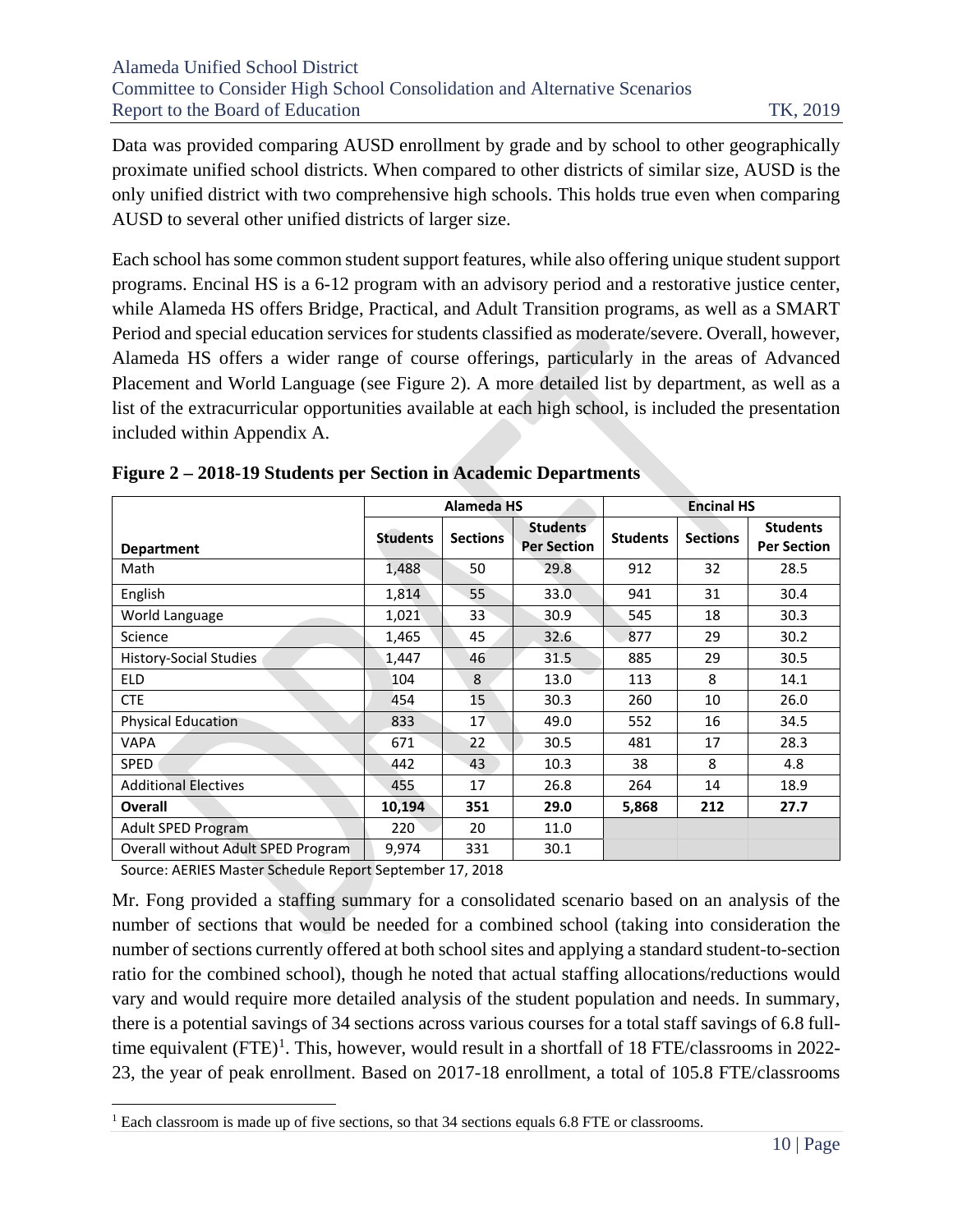would be needed to staff the number of sections proposed for a consolidated school. At peak enrollment, however, a total of 123.8 FTE/classrooms would be needed.

## <span id="page-11-0"></span>**Meeting 4: October 16, 2018**

The Committee continued its discussion regarding its renaming and voted to change the name from the Committee to Consider High School Consolidation to the Committee to Consider High School Consolidation and Alternative Scenarios. The Committee then discussed the previous presentations and the implications of the data provided to date on the high school consolidation alternative. Lastly, the Committee broke up into four small working groups to brainstorm alternative scenarios. When the Committee reconvened, a representative from each group provided a brief oral report on the alternative scenarios it developed. (The alternative scenarios not analyzed by the Committee have been provided and briefly described at the end of the Alternative Scenarios section of this report.)

## <span id="page-11-1"></span>**Meeting 5: October 30, 2018**

Brianna García of SSC presented a consolidated list of the alternative scenarios developed at the October 16, 2018 meeting. The Committee discussed the alternative scenarios and addressed clarifying questions before voting on which scenarios to explore in more depth. The Committee voted to explore two of the alternative scenarios developed: 1) Separate High Schools with Open Enrollment—keeps the two high schools separate, but enables students to enroll in classes at either of the two campuses; and 2) Dual Enrollment with Peralta CCD—enables students from Alameda HS and Encinal HS to enroll in college level courses while still attending high school. These two scenarios are outlined in greater depth in this report.

Kirsten Zazo, AUSD's Chief Student Support Officer, presented an overview of the Student Support Services programs currently offered at Alameda HS and Encinal HS, along with data for the Committee to evaluate the feasibility of a combined high school program. Her focus was to provide a broader assessment of AUSD's secondary program options, including the equity of program offerings across the high schools.

Ms. Zazo reviewed the student demographic and enrollment information provided by Mr. Fong at the October 2, 2018 meeting, and provided additional data on suspension and graduation rates, as well as chronic absenteeism. In general, Alameda HS has lower suspension rates and chronic absenteeism and higher graduation rates than Encinal HS (see Figures 3 and 4).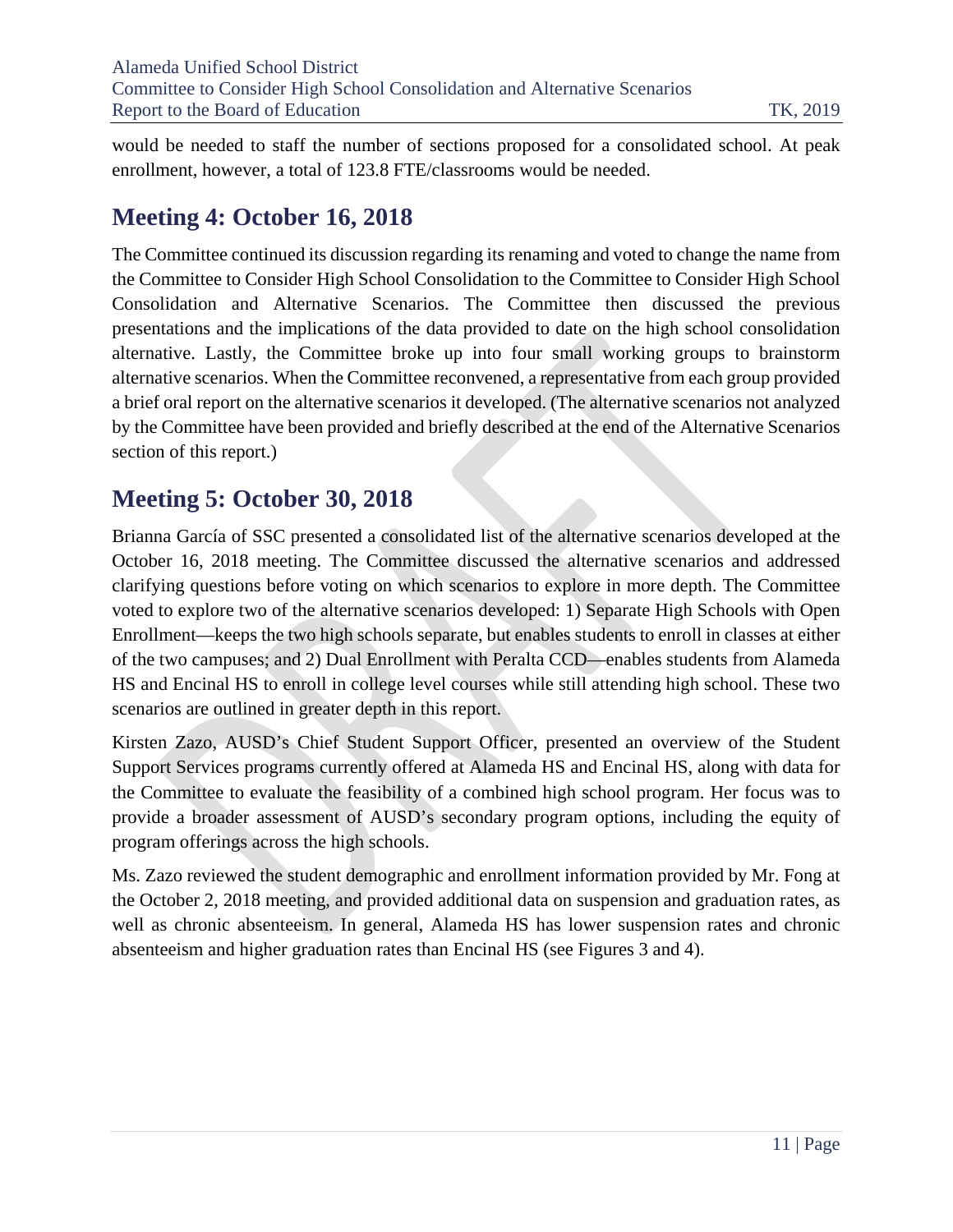

#### **Figure 3 – Comparison of Suspension and Graduation Rates**





Ms. Zazo also provided data and findings on the mental health needs of the students and other systems of support, including a survey of students at both Alameda HS and Encinal HS. This culminated with several slides on "Questions to Consider" should the Board decide to move forward with consolidation, including how a consolidation could impact absenteeism rates, students' abilities to get to school, mental health, and the ability to find small spaces for small group interventions and large spaces for staff meetings.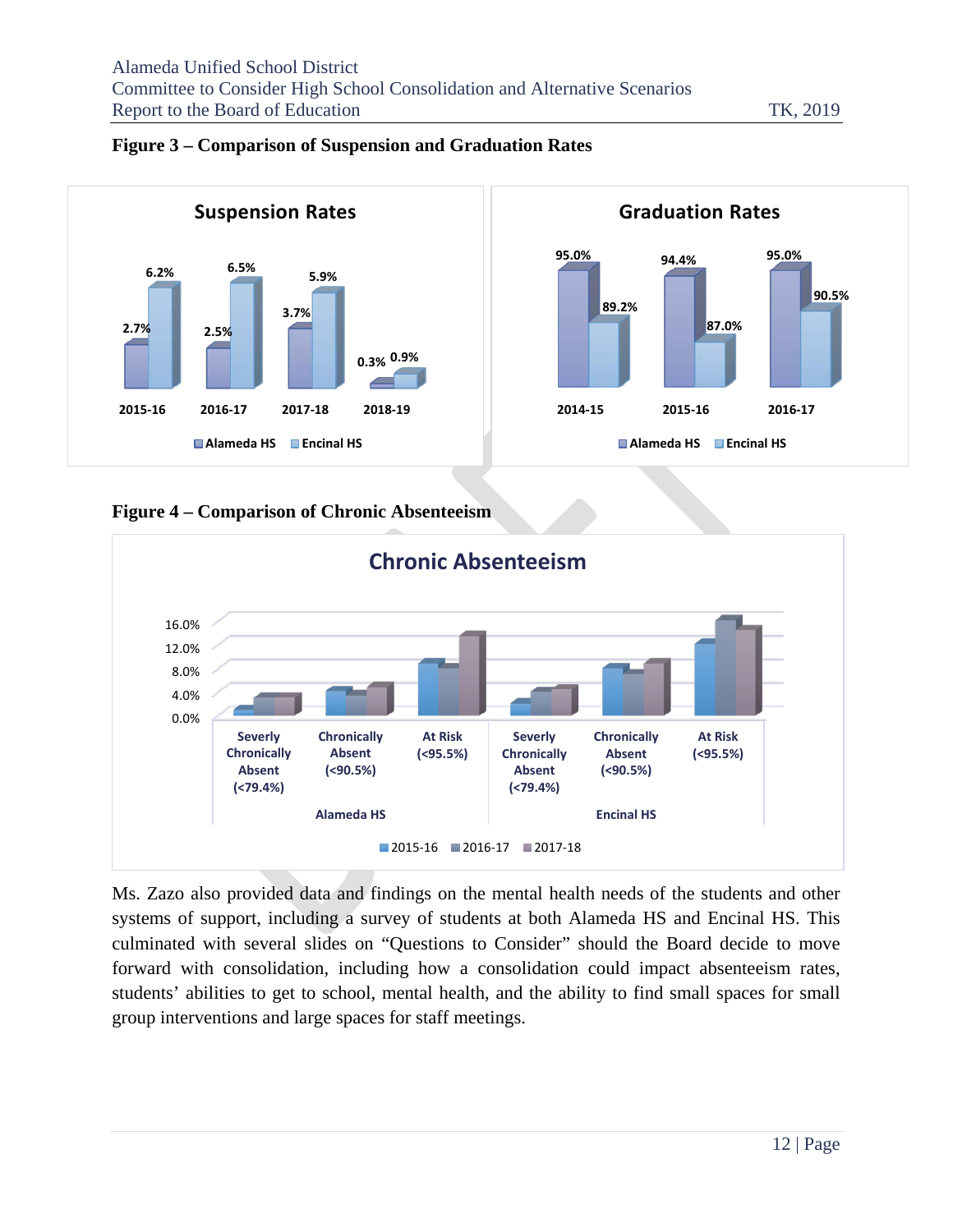## <span id="page-13-0"></span>**Meeting 6: November 8, 2018**

Shariq Khan, AUSD's Chief Business Officer, Kevin Gorham, Encinal HS Athletic Director, and Bradley Thomas, Alameda HS Athletic Director, presented information on the current athletic programs offered at the two schools as well as the opportunities and challenges that could arise should the two schools be consolidated—either physically or programmatically.

All sports are offered at both campuses, with the exception of golf and diving, which are only offered at Alameda HS. Of the 17 sports offered, seven are offered in the fall (September-November), three in the winter (November-February), and the remaining eight in the spring (February-May). Cheerleading is offered in the fall and winter. Currently, 735 students participate in the various sports programs at Alameda HS and 613 students at Encinal HS.

Messrs. Gorham and Thomas provided details by sport regarding the current program at each school, as well as what a combined program could look like under the consolidated scenario. They also noted that consolidation could create opportunities for new program offerings (e.g., adding a freshman level to an existing sport that currently offers only varsity, or adding sports like lacrosse and wrestling).

Figure 5 shows the current and proposed combined program offerings and illustrates the impact/availability of sports offerings under a consolidation scenario. As noted, while both men and women sports opportunities would be lost, not including introduction of new programs, 67% of the losses would be experienced by women sports. With the inclusion of the newly proposed lacrosse and wrestling programs, there would be a net gain in opportunity for student participation. However, total opportunity for women participation would be less than for men.

|                             |                   | <b>Current Program</b> | <b>Combined</b><br>Program | Impact |       |  |
|-----------------------------|-------------------|------------------------|----------------------------|--------|-------|--|
|                             | <b>Alameda HS</b> | <b>Encinal HS</b>      | <b>Total</b>               |        |       |  |
| Fall                        |                   |                        |                            |        |       |  |
| Cheerleading (Women)        | 13                | 30                     | 43                         | 58     | 15    |  |
| Cross Country (Women & Men) | 70                | 35                     | 105                        | 105    | 0     |  |
| Football (Men)              | 64                | 52                     | 116                        | 116    | 0     |  |
| Golf (Women)                | 9                 | 0                      | 9                          | 14     | 5     |  |
| Tennis (Women)              | 37                | 45                     | 82                         | 60     | $-22$ |  |
| Volleyball (Women)          | 41                | 30                     | 71                         | 45     | $-26$ |  |
| Water Polo (Women)          | 35                | 30                     | 65                         | 60     | $-5$  |  |
| Water Polo (Men)            | 38                | 68<br>30               |                            | 60     | -8    |  |
| <b>Spring</b>               |                   |                        |                            |        |       |  |
| Badminton (Women & Men)     | 39                | 50                     | 89                         | 60     | $-29$ |  |
| Baseball (Men)              | 29                | 30                     | 59                         | 45     | $-14$ |  |
| Diving (Women & Men)        | 3                 | 0                      | 3                          | 8      | 5     |  |
| Golf (Men)                  | 9                 | $\Omega$               | 9                          | 15     | 6     |  |
| Softball (Women)            | 25                | 34                     | 59                         | 45     | $-14$ |  |

|  | <b>Figure 5 – Sports Programs</b> |
|--|-----------------------------------|
|  |                                   |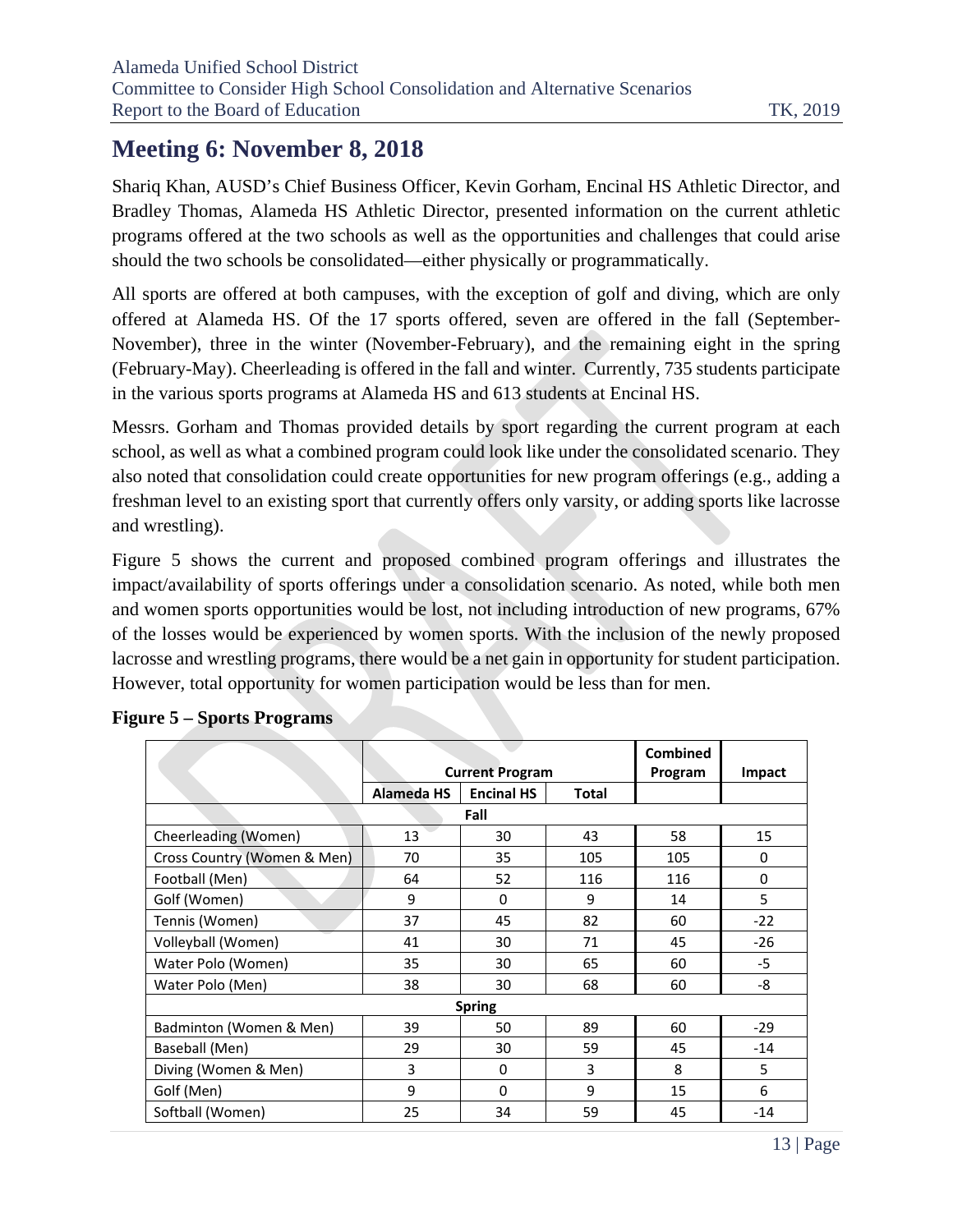#### Alameda Unified School District Committee to Consider High School Consolidation and Alternative Scenarios Report to the Board of Education TK, 2019

|                                        |                   | <b>Combined</b>                   |              |        |              |  |  |
|----------------------------------------|-------------------|-----------------------------------|--------------|--------|--------------|--|--|
|                                        |                   | <b>Current Program</b>            | Program      | Impact |              |  |  |
|                                        | <b>Alameda HS</b> | <b>Encinal HS</b>                 | <b>Total</b> |        |              |  |  |
| Swimming (Women & Men)                 | 59                | 40                                | 99           | 100    | $\mathbf{1}$ |  |  |
| Tennis (Men)                           | 14                | 15                                | 29           | 60     | 31           |  |  |
| Track & Field (Women & Men)            | 76                | 60                                | 136          | 150    | 14           |  |  |
| Volleyball (Men)                       | 27                | 24                                | 51           | 45     | $-6$         |  |  |
|                                        |                   | Winter                            |              |        |              |  |  |
| Basketball (Men)                       | 41                | 28                                | 69           | 45     | $-24$        |  |  |
| Basketball (Women)                     | 25                | 28                                | 53           | 45     | -8           |  |  |
| Soccer (Men)                           | 42                | 36                                | 78           | 75     | $-3$         |  |  |
| Soccer (Women)                         | 39                | 36                                | 75           | 75     | $\Omega$     |  |  |
|                                        |                   | <b>Totals - Existing Programs</b> |              |        |              |  |  |
| <b>Total</b>                           | 735               | 633                               | 1,368        | 1,286  | $-82$        |  |  |
| Women                                  | 224               | 233                               | 457          | 402    | $-55$        |  |  |
| Men                                    | 215<br>247        |                                   | 479          | 461    | $-18$        |  |  |
| Women & Men                            | 264               | 185                               | 432          | 423    | $-9$         |  |  |
| <b>New Programs</b>                    |                   |                                   |              |        |              |  |  |
| 164<br><b>Total</b><br>164             |                   |                                   |              |        |              |  |  |
| Lacrosse (Women)                       |                   |                                   |              | 60     | 60           |  |  |
| Lacrosse (Men)<br>60<br>60             |                   |                                   |              |        |              |  |  |
| Wrestling (Women)<br>22<br>22          |                   |                                   |              |        |              |  |  |
| Wrestling (Men)<br>22<br>22            |                   |                                   |              |        |              |  |  |
| <b>Totals - Including New Programs</b> |                   |                                   |              |        |              |  |  |
| <b>Total</b>                           | 735               | 633                               | 1,368        | 1,450  | 82           |  |  |
| Women                                  | 224               | 233                               | 457          | 484    | 27           |  |  |
| Men                                    | 247               | 215                               | 479          | 543    | 64           |  |  |
| Women & Men                            | 264               | 185                               | 432          | 423    | -9           |  |  |

Messrs. Gorham and Thomas made it clear that regardless of whether consolidation were to proceed, the sports facilities within AUSD are in need of upgrades due to their current condition and, in some cases, limited size. They provided renderings which illustrate examples of what new facilities could look like on the Lum/Wood site—making it clear that they were not advocating for the repurpose of this site, but simply illustrating the amount of space needed to accommodate new facilities.

The Committee then discussed the athletic presentation and the implications of the data provided on the high school consolidation alternative. It also briefly discussed the draft report prepared by Brianna García and provided suggested edits to be incorporated in the next revision. Lastly, the Committee briefly discussed its expectations for the presentation to be provided at the December 4, 2018 meeting.

## <span id="page-14-0"></span>**Meeting 7: December 4, 2018**

Shariq Khan presented information on the potential impacts of school consolidation on transportation, transit, and parking in Alameda. The presentation began with an overview of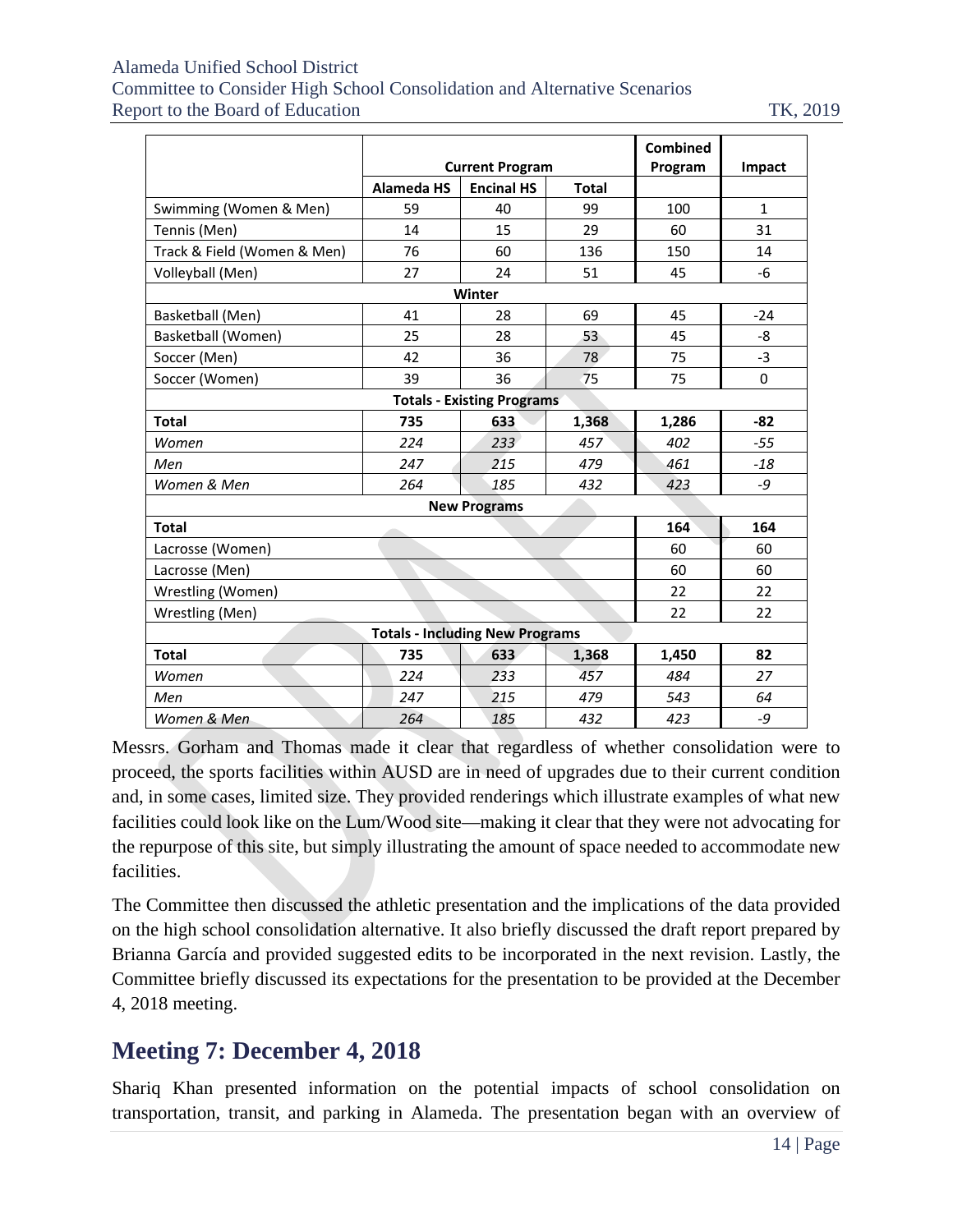previously shared data regarding where students reside within AUSD and the number currently outside of their respective 1.5 mile walk zone. The data presented was predicated on the fact that no new funds are available nor have they been dedicated by AUSD or the city for additional transportation services.

The following table summarizes the current transportation methods available as well as changes that could be implemented were the two schools to consolidate.

|        | <b>Current Services</b>                                                                                                                                                                                                                                                                                                                                                                  |   | <b>Consolidation Scenario</b>                                                                                                                                                                                                                                                                   |  |  |  |  |
|--------|------------------------------------------------------------------------------------------------------------------------------------------------------------------------------------------------------------------------------------------------------------------------------------------------------------------------------------------------------------------------------------------|---|-------------------------------------------------------------------------------------------------------------------------------------------------------------------------------------------------------------------------------------------------------------------------------------------------|--|--|--|--|
|        | <b>AC Transit</b>                                                                                                                                                                                                                                                                                                                                                                        |   |                                                                                                                                                                                                                                                                                                 |  |  |  |  |
|        | AC Transit offers all day bus service with<br>transit runs occurring every 15 to 30<br>minutes, depending on the route. There are<br>currently five lines running that provide<br>service to Alameda HS. AC Transit also<br>offers supplementary service by providing<br>an additional three lines that run before and<br>after school, within five to 30 minutes of<br>the school bell. |   | A new AC Transit line would run from the<br>Main Street Ferry Terminal to Alameda HS<br>with two trips each day—one before school<br>and one after school.<br>AC Transit morning service could be<br>modified to drop students off earlier than<br>currently available.                         |  |  |  |  |
|        | <b>Parking</b>                                                                                                                                                                                                                                                                                                                                                                           |   |                                                                                                                                                                                                                                                                                                 |  |  |  |  |
| п      | HS<br>Alameda<br>parking<br>for<br>109<br>has<br>currently,<br>employees<br>though<br>approximately 200 would be assigned to<br>the campus under a consolidation scenario.                                                                                                                                                                                                               |   | City of Alameda is open to discussing the<br>possibility of using the city garage located<br>on Oak Street for employee parking.<br>Neighborhood has the right to request the                                                                                                                   |  |  |  |  |
| п      | Student parking is not available, so those<br>that do drive park in the neighborhood.<br>(The number of students who drive is<br>unknown.)                                                                                                                                                                                                                                               |   | City implement a "resident only" parking<br>program, which would limit available<br>parking.                                                                                                                                                                                                    |  |  |  |  |
|        | <b>Student Drop-off</b>                                                                                                                                                                                                                                                                                                                                                                  |   |                                                                                                                                                                                                                                                                                                 |  |  |  |  |
| п<br>п | The number of students being dropped off<br>in private vehicles is not known.<br>Special Education programs requiring<br>transportation are located at Alameda HS.                                                                                                                                                                                                                       | Е | Number of Special Education buses would<br>not change as all students are currently<br>housed on the Alameda HS campus.                                                                                                                                                                         |  |  |  |  |
|        | <b>Alameda Shuttle</b>                                                                                                                                                                                                                                                                                                                                                                   |   |                                                                                                                                                                                                                                                                                                 |  |  |  |  |
|        | Not currently available                                                                                                                                                                                                                                                                                                                                                                  |   | The City of Alameda is considering<br>starting a shuttle originating at Alameda<br>Point<br>and<br>ending near<br>High<br>the<br>Street/Fernside area. The shuttle would run<br>every 12 to 15 minutes and connect with<br>other AC Transit bus lines. It would be free<br>of charge to riders. |  |  |  |  |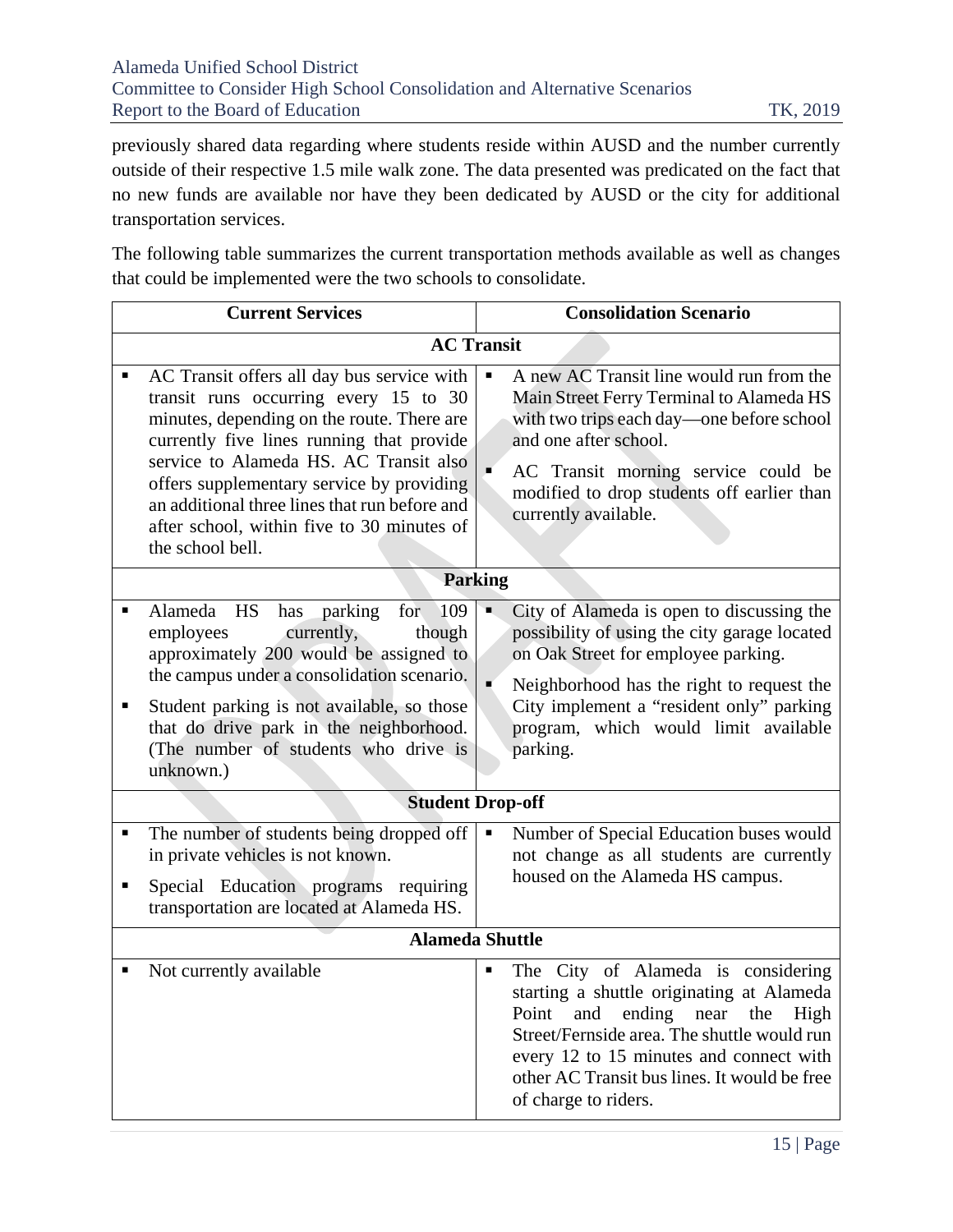#### Alameda Unified School District

Committee to Consider High School Consolidation and Alternative Scenarios Report to the Board of Education TK, 2019

| <b>AUSD Shuttle</b> |                           |  |                                                                                                                                                                                                                                                             |
|---------------------|---------------------------|--|-------------------------------------------------------------------------------------------------------------------------------------------------------------------------------------------------------------------------------------------------------------|
|                     | • Not currently available |  | AUSD could rent a bus to shuttle students<br>between the two high schools. One bus<br>could complete six to eight round trips.<br>This would cost approximately \$90,000<br>per year for a 20-22 person bus and<br>$$180,000$ per year for a 48 person bus. |

A representative from Bike Walk Alameda spoke briefly with the Committee in regards to upcoming improvements. The City of Alameda was awarded \$7.3 million for the Central Avenue project, which will construct separate bicycle lanes from Encinal HS to 8<sup>th</sup> Street and a dedicated bicycle lane from 8<sup>th</sup> Street to Sherman. This project will be helpful to the community at large and would be beneficial under either the consolidation or other two alternative scenarios, as this would be a main corridor for student bike transportation. He noted that the city is having a meeting the following, December 5, 2018, on the proposed options for the bicycle lanes.

Neither AUSD nor Bike Walk Alameda have data on the number of students that currently ride their bicycles to and from school. However, a student Committee member noted that there are numerous bicycles on the Encinal HS campus. In addition, Susan Davis, AUSD's Senior Manager, Community Affairs, stated that she is working with the City on a public transportation awareness campaign and a survey will be completed as part of that process.

In addition to the transportation information provided, Mr. Khan also provided an estimate for possible one-time costs versus on-going savings that could be experienced were the two schools to consolidate. The presentation noted that high schools have incurred between \$500,000 to \$1 million in rebranding costs (e.g., gym floors, score boards, new signage, etc.). AUSD is currently spending approximately \$1 million in operational costs (e.g., utilities, custodial, and maintenance) at Encinal HS. If the two high schools were to consolidate, it is anticipated that the Encinal HS campus will be utilized for other programs, therefore eliminating any direct cost savings. However, there would be downstream savings as other programs are shifted and those sites experience reduced operational expenses.

Lastly, Mr. Steven Fong provided a presentation exploring the two additional alternative scenarios and their potential impacts on teaching and learning for future discussion and strategic planning. This presentation did not provide answers, but considerations that would need to be further explored should the Board decide to proceed with either of these alternatives. For the Separate High School with Open Enrollment scenario, Mr. Fong noted the various programmatic, educational, and transportation matters that would need to be considered, such as alignment of bell schedules between the two schools, transportation between the campuses, advantages and disadvantages of block scheduling, and the impacts of increasing virtual offerings.

Gathering data on these considerations would require additional study. Some of the considerations are simple and can be figured out once priorities are established (e.g., alignment of schedules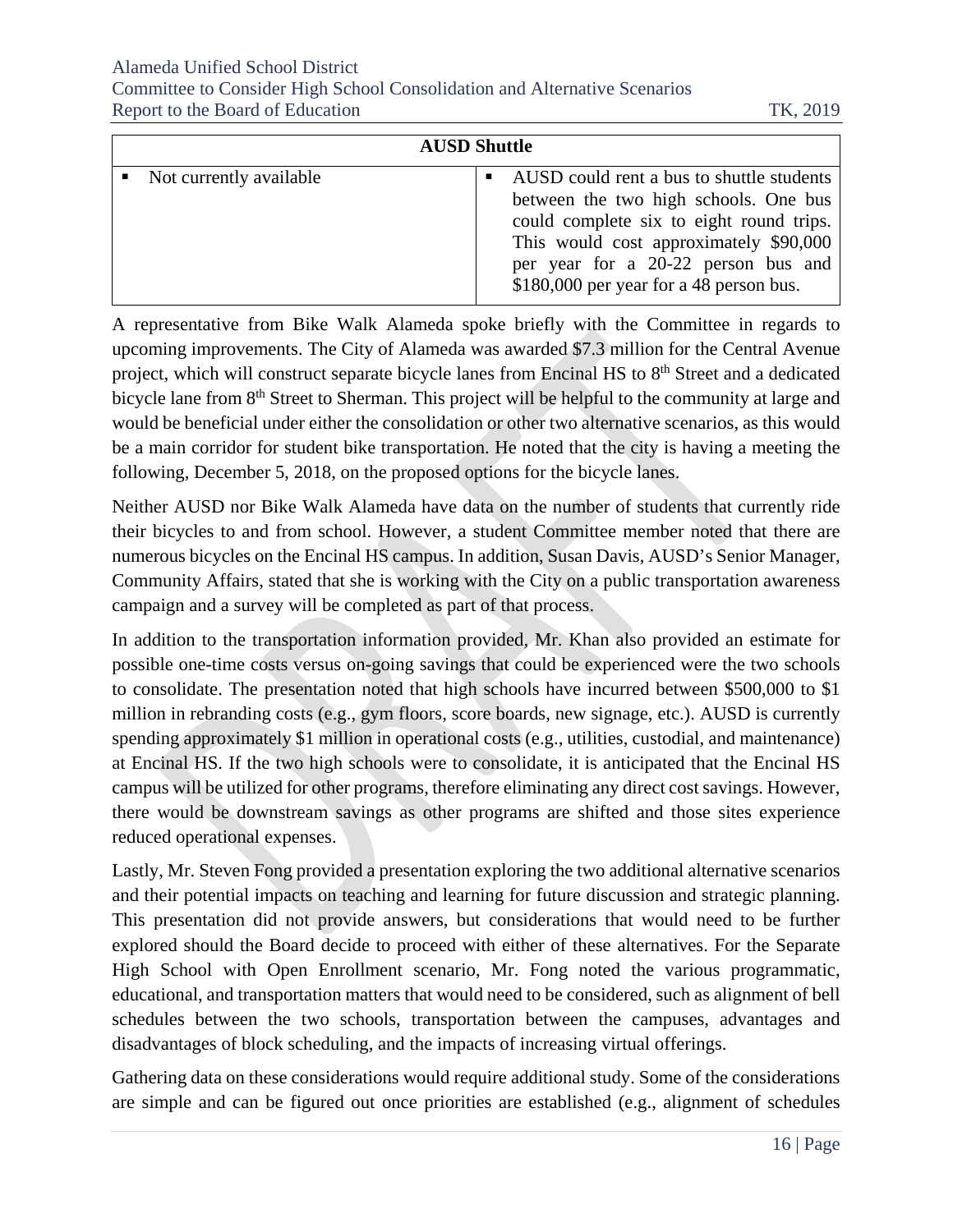would be a relatively minor fix as they are closely, if not exactly, aligned now), while others (e.g., block schedules which would require significant research) are more complex.

For the Dual Enrollment with Peralta CCD scenario, Mr. Fong discussed the current programs being offered in collaboration with the college district, meetings that have been held between AUSD and Peralta CCD to discuss this alternative, and the collaboration that would be required between the parties to develop the program. Considerations include, but are not limited to, the necessity that college courses be open to the public, the potential for AUSD teachers with appropriate credentials to serve as college instructors, the cost of course materials, and, once again, transportation.

Mr. Fong also noted that these two alternative scenarios are not mutually exclusive. AUSD could pursue both to provide greater opportunities for its students.

## <span id="page-17-0"></span>**Meeting 8: January 15, 2019**

*The Committee reviewed the draft report prepared by Brianna García and provided feedback and comment…*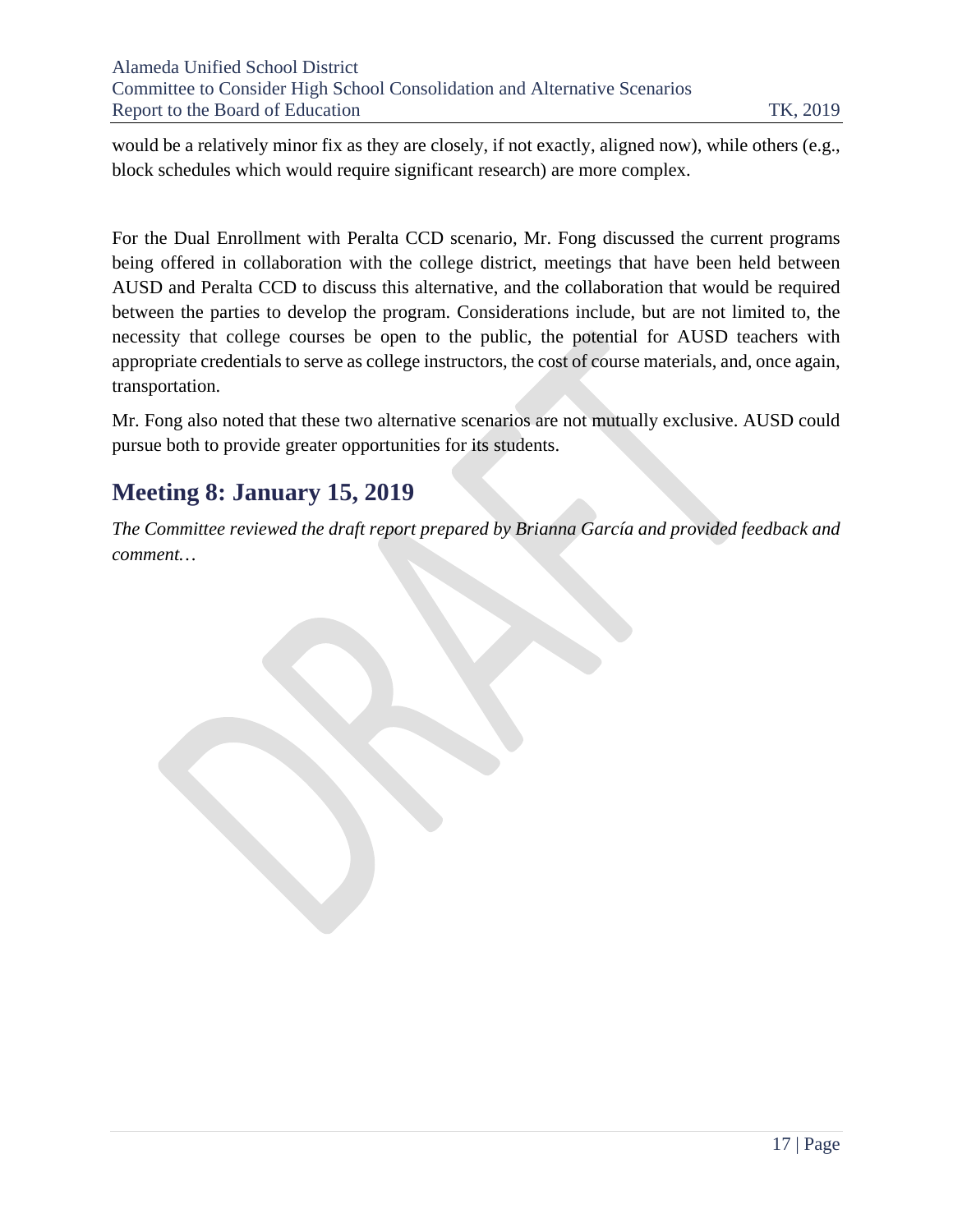# **Alternatives**

<span id="page-18-0"></span>The following is a description of the alternatives analyzed by the Committee. This information is based on presentations provided and consensus reached by the Committee for each of the alternatives. Some Committee members wished to express their personal opinions regarding the various scenarios analyzed as well as other alternatives that the Committee was unable to address due to time constraints. These personal statements are included in Appendix C.

## <span id="page-18-1"></span>**Consolidation of Alameda HS and Encinal HS**

## **Description**

Under this scenario, AUSD would consolidate the two comprehensive high schools—Alameda HS and Encinal HS—into one high school on the existing Alameda HS campus.

## **Pros**

*Increased access to courses:* Consolidation would result in increased accessibility to courses and programs that are currently only offered at one campus or the other. Currently, approximately 49 courses are offered at Alameda HS that are not available to students at Encinal HS, while approximately 23 courses are offered at Encinal HS that are not available at Alameda HS.

*Potential efficiencies and ongoing cost savings:* Consolidation could result in program and administrative efficiencies and, therefore, ongoing cost savings. AUSD could achieve a savings of \$1.66 million in education services (e.g., administrators, department level staff, teachers, counselors, etc.) by consolidating the two high schools with the largest savings being attributed to reduction in department level staffing (\$607,416).

*Eliminate cost of new building at Encinal HS:* Consolidation could achieve a potential savings of \$9 million in Measure I funding as it would eliminate the need to construct a new classroom building at Encinal HS. Under a consolidation scenario, this new building is not needed. These funds could be used at Alameda HS to build a new classroom building to accommodate the future anticipated growth.

*More sports offerings for less cost:* The consolidation of the two school sites will provide opportunities for Encinal HS students to play sports that are not currently available on that campus. While combining existing programs would reduce the total number of spots available to students, the high school athletic directors would like to provide new opportunities for freshman level sports programs as well as adding two new sports programs. If these programs are added, then the total number of spots available for students increases under consolidation. Consolidation of the athletics programs could result in a potential savings of \$99,317 in staffing costs, which would be reduced to \$14,609 should the two new sports programs be added. In addition, \$69,972 in facilities maintenance costs could also be saved for a total of \$169,289. (Note that this is not the full existing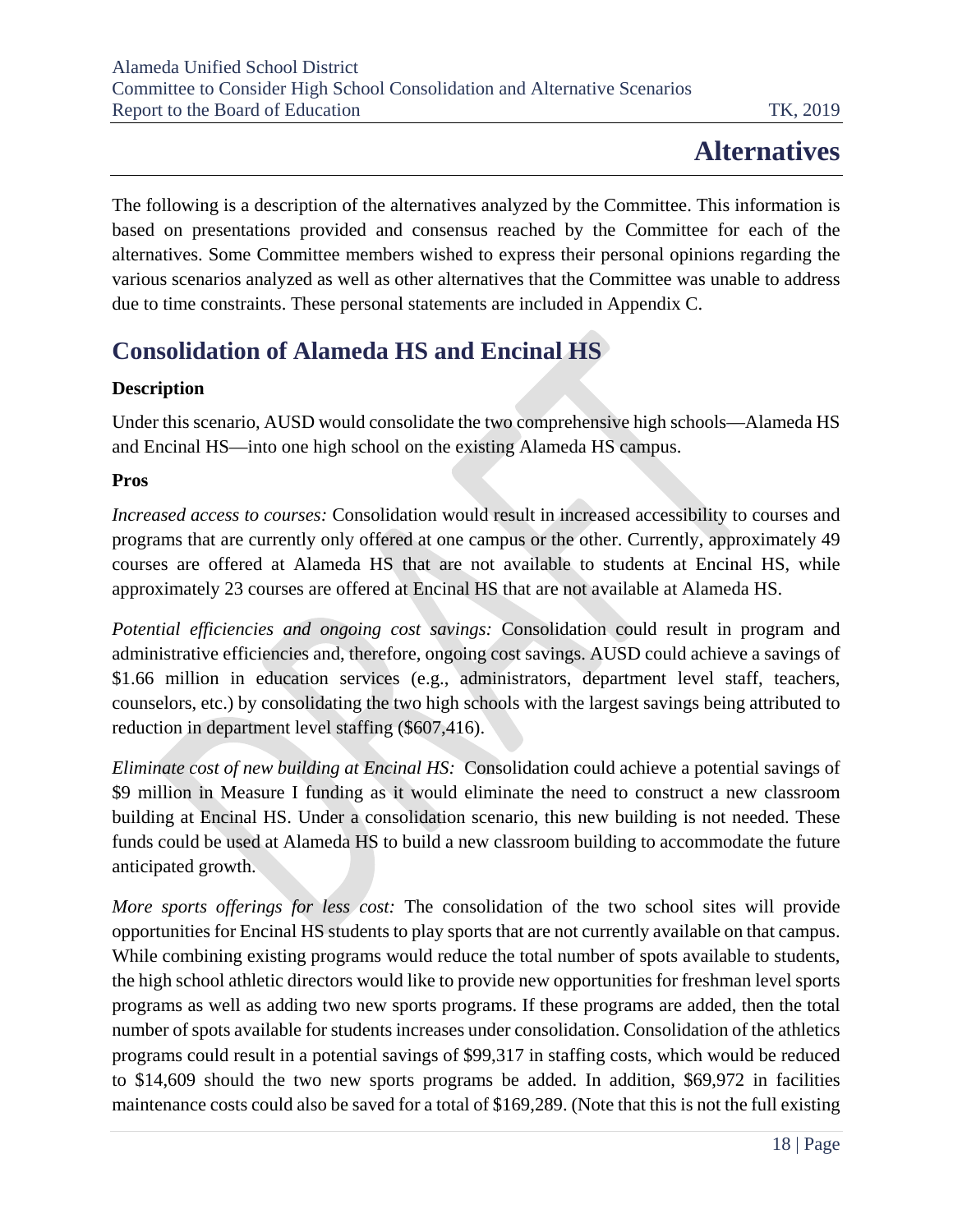cost of maintaining the facilities as it is assumed the facilities would be utilized for other purposes.) The total cost savings would be reduced to \$84,581 if the two new sports programs were to be added.

*Greater sense of unity:* Integrating Alameda HS and Encinal HS could eliminate the "us vs. them" characteristic of inter-school rivalry, which could in turn lead to reduced instances of violence or other conflict between students from the two schools.

#### **Cons**

*Lack of space at Alameda HS:* Based on current demographic projections, the population of students at a consolidated high school would outpace the classroom capacity on the Alameda HS campus. Alameda HS will have a total of 113 classrooms and a capacity to accommodate 2,826 students. However, current projections show that a combined high school would result in 3,262 students in 2022-23. A new building would have to be added to accommodate the projected population. While \$9 million in savings could be realized by not completing the new building at Encinal HS, the cost of a new building on the Alameda HS campus could be significantly more given future cost escalations.

*More competitive (and thus potentially inaccessible) programs:* While consolidation of the two high schools might allow all students the opportunity to participate in programs, it would also create more competition for those programs with limited space, as theater, varsity sports, etc.

*Potential for increased mental health supports:* Based on the Mental Health Needs Assessment Survey results, students at Alameda HS have reported feeling worried, anxious, or stressed at higher levels than students at Encinal HS, 69.6% to 38.6%, respectively. Adding more students to the Alameda HS campus could exacerbate these feelings and/or other mental health issues stemming from a sense of overcrowding and heightened competition.

*Potential increased costs in student services:* While it appears, based on the presentation provided by Education Services, that there might be savings at the administrative level due to efficiencies experienced by a consolidation, the increase in the number of students sharing a single campus could result in a reduction of those savings at the student support level as existing or increased levels of staff might be necessary.

*Longer commutes with more students beyond the "walk zone":* Consolidation would necessitate longer commutes for students and families residing on the west end. Were the schools to be consolidated onto the Alameda HS campus, the number of students beyond their respective walk zone would increase by 600 students, for a total of 1,357. This increase would be disproportionately experienced by students residing within the existing Encinal HS boundaries.

*Increased traffic and parking demand*: While a traffic study has not been completed, it is assumed that a consolidation would impact parking and traffic. Mr. Kahn's presentation at the December 4, 2018, meeting noted that the City of Alameda is open to discussing the possible use of the city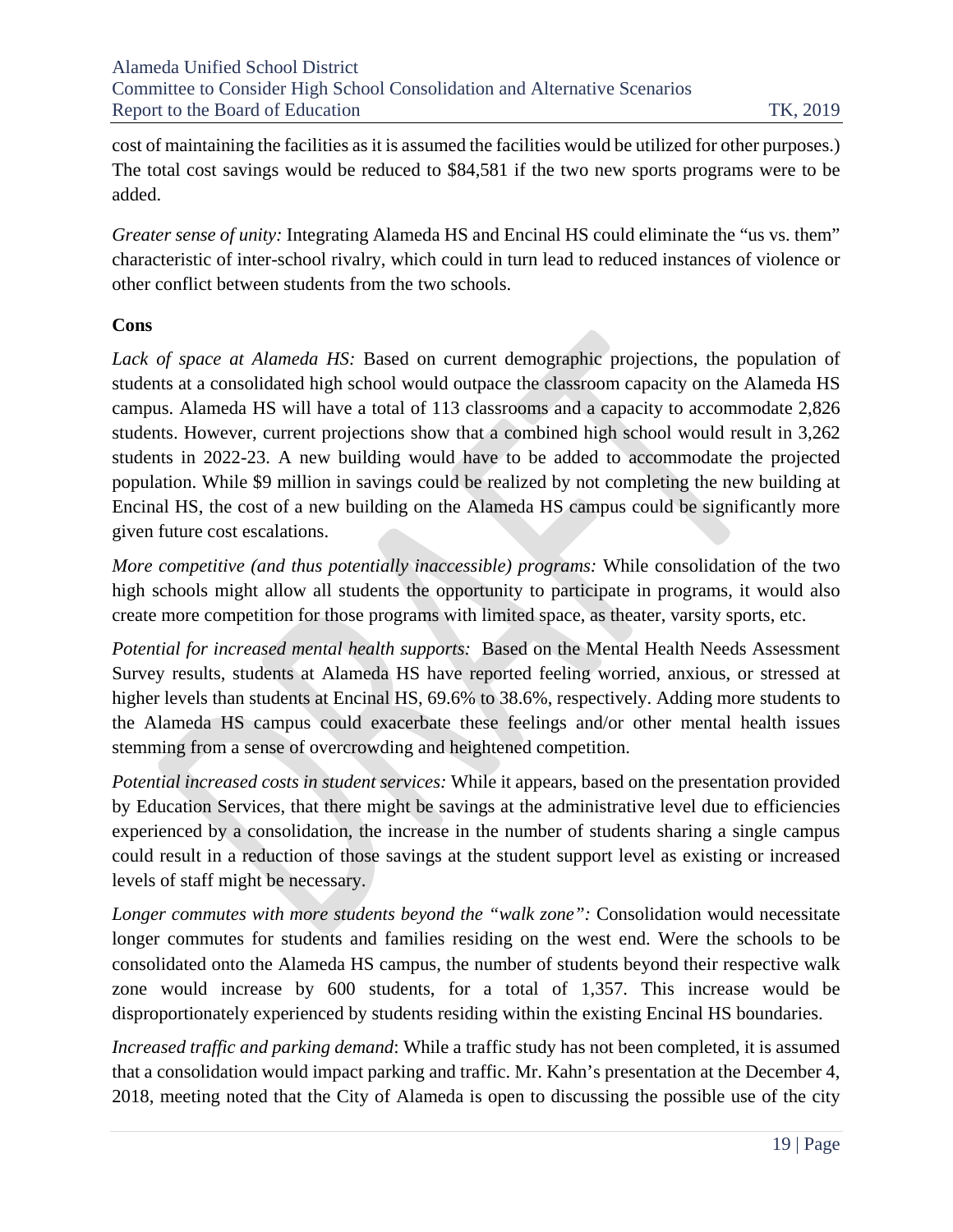garage located on Oak Street for AUSD employees parking, but nearby streets would likely see increases in traffic, from employees, parents dropping off students, and those students who drive private vehicles to school.

*Potential one-time costs:* The consolidation of the two schools into a new school would result in one-time costs. For example, the new school would need to be "branded" with new colors, mascot, letterhead, etc. In addition, new uniforms would need to be acquired for the sports teams, band, etc. The cost of moving teachers, equipment, supplies, etc. from one campus to the other would also need to be considered. These expenses have not been quantified. However, as previously noted, other high schools have incurred costs ranging from \$500,000 to \$1 million. While such expenses would impact AUSD's budget, they would do so in one fiscal year, while potential staff and program reduction savings would be ongoing.

#### **Items Requiring Further Investigation**

- Traffic Study—Determine the impacts of consolidation on the neighborhoods and thoroughfares that would be impacted by students commuting from the west end to Alameda HS.
- Staffing—Determine actual staffing needs for a consolidated high school program.
- Expenses—Determine total one-time costs of consolidation.

## <span id="page-20-0"></span>**Separate High Schools with Open Enrollment**

## **Description**

Under this scenario, both the Alameda HS and Encinal HS campuses would remain open. Students would be allowed to attend classes on either campus depending on the course offerings and student course needs and interests, regardless of school boundaries. Selected courses could be offered online via webinars, live streaming, Facetime, Skype, and other media to further provide access to courses by students. The bell schedules at both schools would be aligned to better facilitate access to these expanded course options.

#### **Pros**

*Increase access to courses:* Students would have access to courses across both campuses, reducing the instances where the lack of a sufficient number of students on a campus prohibits a student from accessing a course (e.g., Encinal HS students are currently unable to take certain higher-level language courses). The introduction of virtual courses, whether students attend on campus or from home, will also expand accessibility of courses.

*Allows centralization of specialized programs:* Allowing students to attend classes on both campuses allows for centralization of specialized programs at either Alameda HS or Encinal HS, which would support increased efficiency of staffing and facilities across the campuses.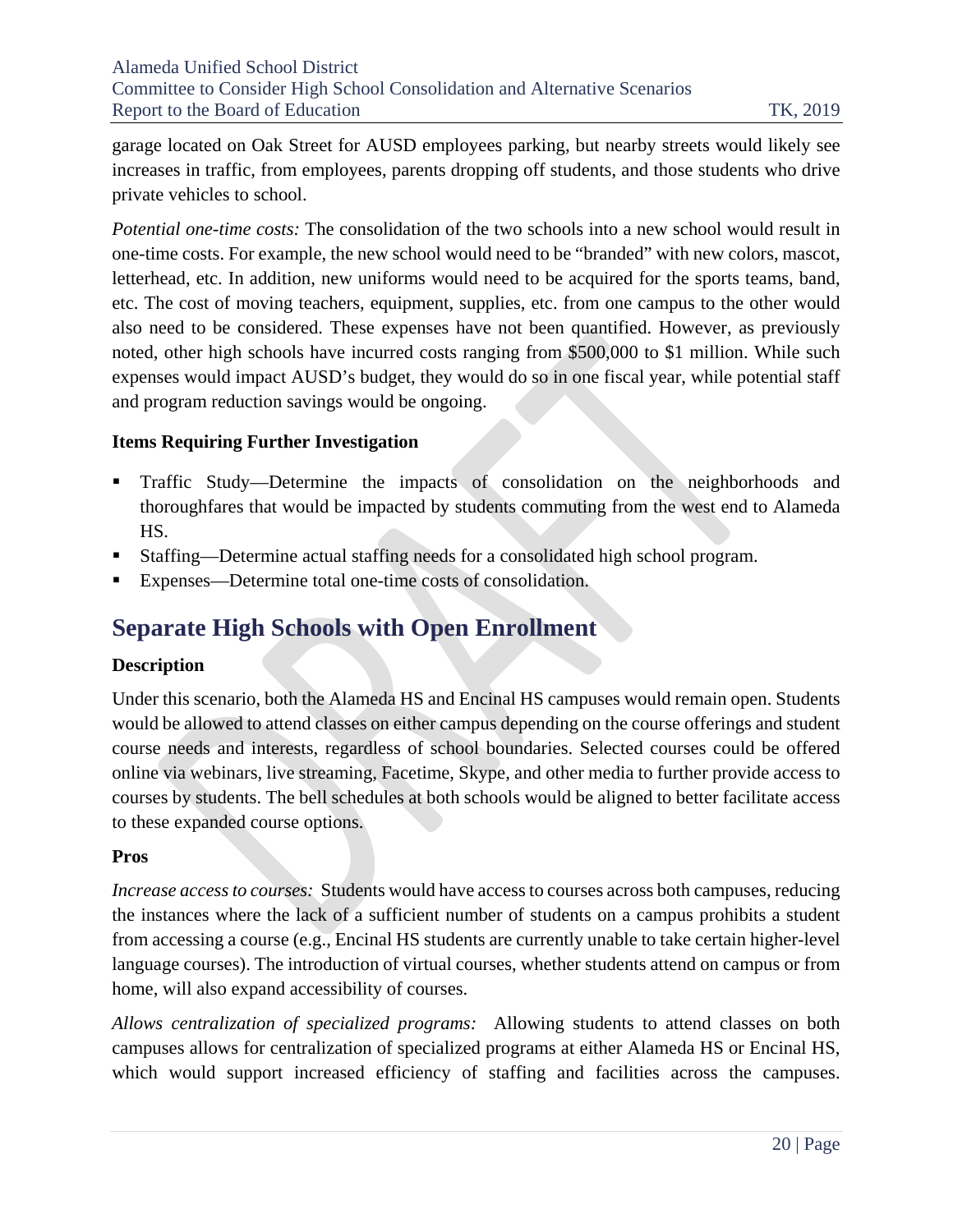Specialized programs/courses might include: CTE pathways, VAPA programs, world language, Advanced Placement course, dual enrollment, and unique electives.

#### **Cons**

*Potential increased transportation costs:* Additional student transition between campuses would be required in any variation of open enrollment. Transportation between the two campuses would require increased shuttle/bus options at an additional expense.

*Two sets of sports teams would still be necessary:* The North Coast Section, of which the District sports programs belong, requires that students become part of sports teams at the school in which they are enrolled. In an open enrollment scenario, students cannot chose to play sports on one campus if officially enrolled in another. If two separate schools officially remain, then each school would need to have its own sports teams.

#### **Items Requiring Further Investigation**

- Scheduling—Determine how courses will be scheduled and the frequency at which students will be allowed to go from one campus to the other (e.g., block schedule where students can switch schools at the end of each course, continue with existing sections and students can take classes on one campus in the morning and another in the afternoon, etc.)
- Staffing—Determine actual staffing needs and location of staff based on whether courses/programs are centralized or duplicated.
- Transportation—Determine transportation needs and costs dependent on schedule selected.
- Course Delivery—Determine options for virtual course delivery, either simulcast/streaming on campus or from home.
- Costs/Savings—Determine costs or saving associated with virtual courses.

## <span id="page-21-0"></span>**Dual Enrollment with Peralta CCD**

## **Description**

Under this scenario, students would be provided the option of enrolling in both high school and college courses simultaneously through an arrangement with Peralta CCD. Students would attend classes at the participating colleges as well as be provided classes at both school sites. A wheel for post-secondary courses and other specialized programs (e.g., CTE, trades, etc.) would be created at both Alameda HS and Encinal HS, as well as at ASTI.

#### **Pros**

*Increase access to courses:* Providing students with the opportunity to enroll in both high school and college courses simultaneously in partnership with Peralta CCD will increase access to courses for all students and allow them to earn college credits while still in high school. The addition of a wheel and other specialized programs on the campuses will also provide greater access and opportunities for students.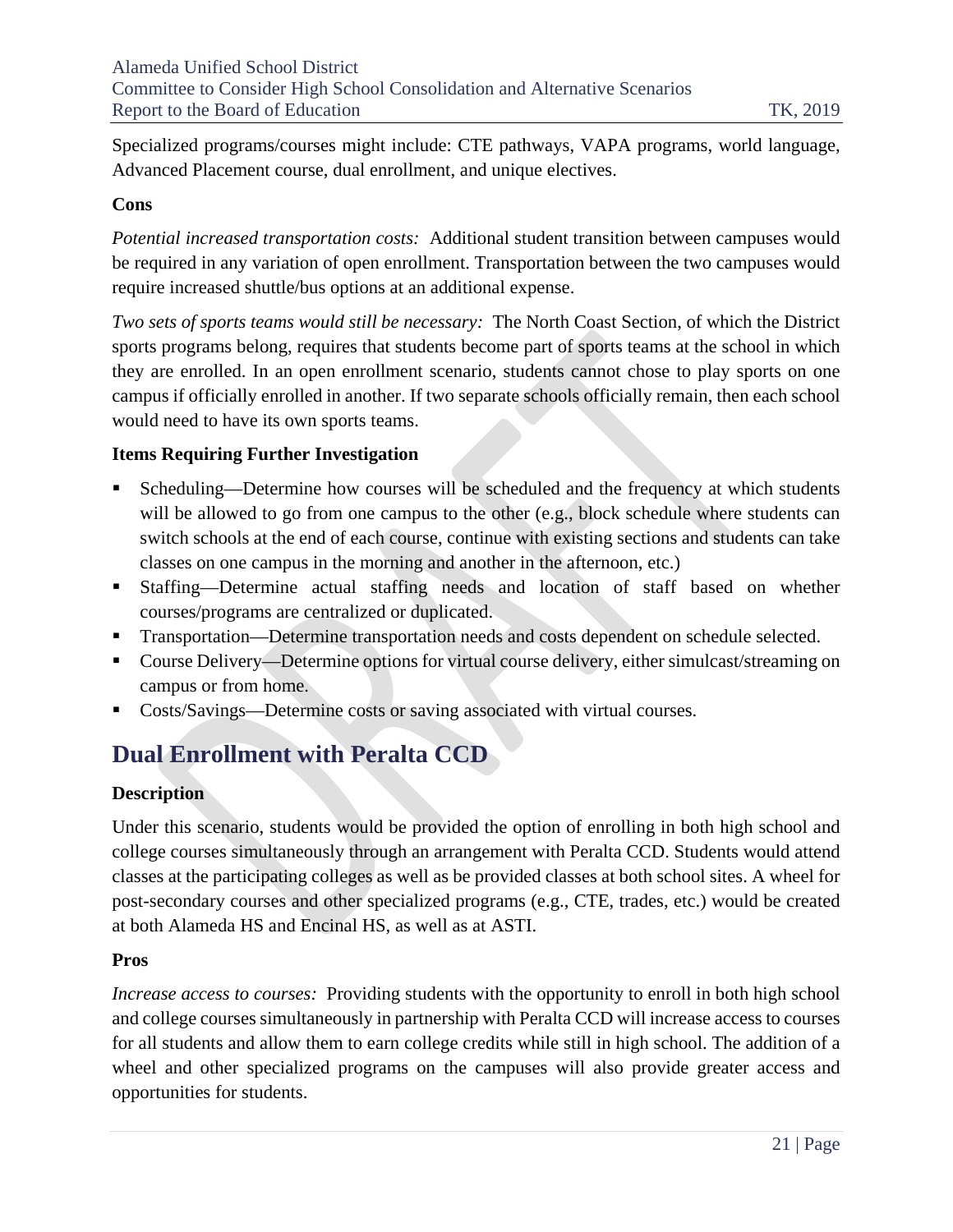*Provide opportunities for teachers:* This scenario provides the potential for AUSD teachers with appropriate credentials to serve as college instructors.

*Increased exposure for students:* Participating in a dual enrollment program will provide students with college experience and assist them in easing the transition from high school to college and life beyond post-secondary education. For those students unable to access AP courses, participating in dual enrollment can expose them to more challenging course work and replace credits they might have earned through AP exams. Lastly, these additional courses may help students graduate from college on time or early.

#### **Cons**

*Increased cost to AUSD or student:* Currently, students voluntarily taking classes at a community college must cover the costs for these classes, while those attending under an AUSD sponsored program have their fees paid by AUSD. The costs incurred if the classes are held on an AUSD campus would be no more than a regular high school class would cost. However, if students are attending classes on a Peralta CCD campus, there will be costs for taking the courses and for course materials. In addition, the expansion/maintenance of CTE programs could increase AUSD expenditures.

*Potential increased transportation costs:* If students were to attend classes on a Peralta CCD campus, transportation to and from the campus would need to be considered and the associated costs likely borne by AUSD.

*Increased facilities' needs:* The addition of CTE/trade-based courses and programs could necessitate the construction or modernization of an existing classroom to meet course specific requirements (e.g., machinery for a shop program, or robotics labs).

*Potential reduction of existing courses:* Ultimately, AUSD can only offer a certain number of courses during a given school year. If CTE or other specialized programs are introduced, they will be replacing and not necessarily augmenting existing programs.

## **Items Requiring Further Investigation**

 Agreement with PCCD—Further discussions with Peralta CCD would be necessary to fully develop the program.

.

## <span id="page-22-0"></span>**Additional Alternative Scenarios**

The following alternative scenarios were developed by the Committee. Due to limited time, the Committee was unable to further explore these scenarios. However, the Committee believes that many of these scenarios could be beneficial to the students of AUSD and has provided them for the Board's consideration. (The list is provided in order of preference per the vote ranking completed by the Committee members.)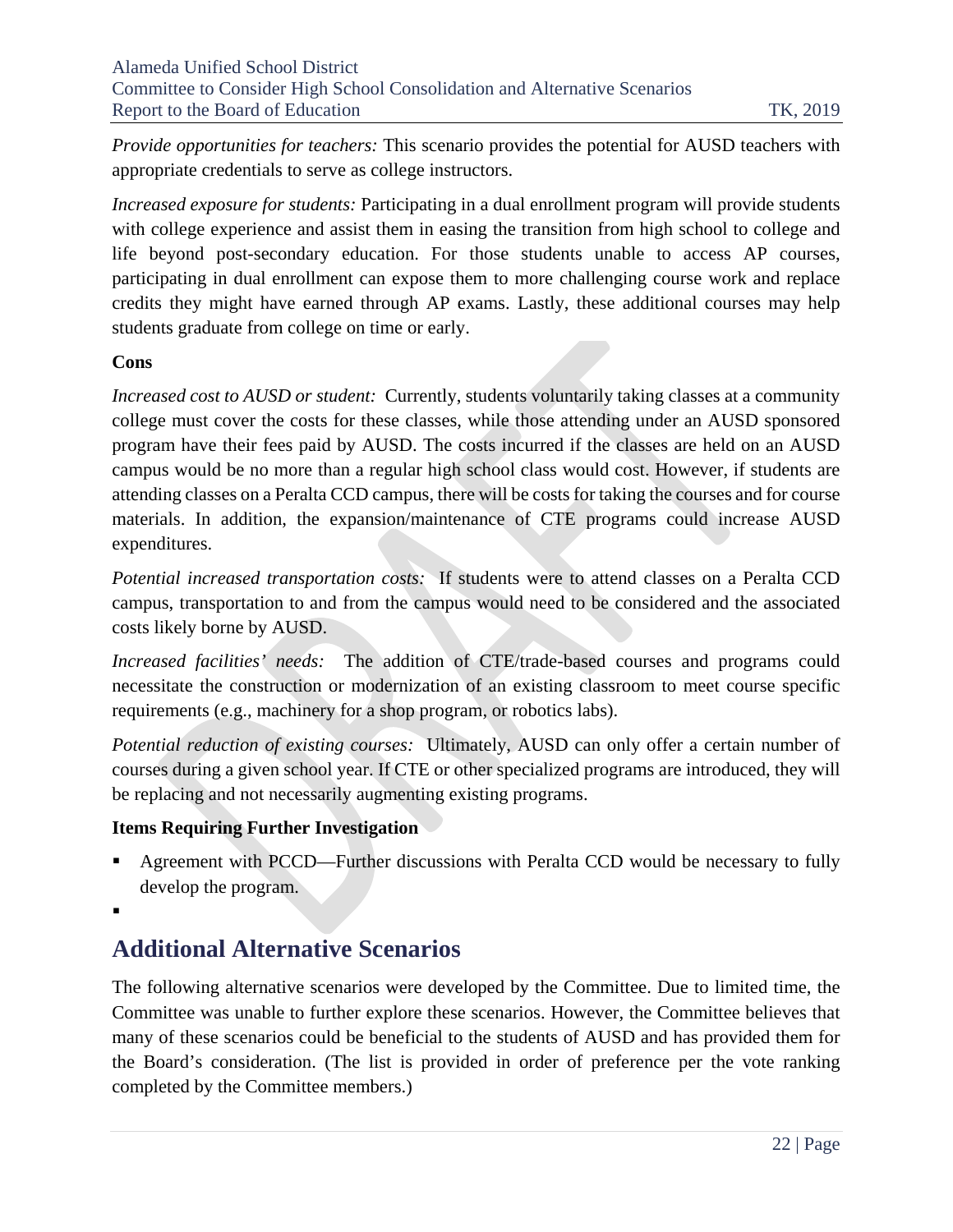1. Make elementary schools K-6 and high schools 7-12 (e.g., combine Lincoln Middle School [MS] and Alameda HS, which would free up the Lincoln MS campus to combine elementary schools or provide other specialized programs).

The combination of middle and high school students onto one campus has been successful for the Junior Jets on the Encinal HS campus. Given the new classrooms that will be created on the Alameda HS campus, there is sufficient space to consolidate Lincoln MS and Alameda HS, which would free up the Lincoln MS campus for another use. For example, students attending Lum Elementary School (ES) are starting to experience overcrowding, so the ability to open another elementary school or other specialized program on the Lincoln MS campus could be beneficial.

In addition, Ruby Bridges ES is currently K-6 and those students cannot take high school classes. However,  $7<sup>th</sup>$  and  $8<sup>th</sup>$  graders can take high school classes with  $9<sup>th</sup>$  and  $10<sup>th</sup>$  graders, so dividing the grades as suggested makes sense for increasing opportunities for students.

2. Expand ASTI to include more students.

ASTI is currently located in six portable buildings and educating approximately 200 students, but the program was designed to hold 400 students. The College of Alameda will make sure space is available as many students as AUSD would like to enroll.

3. Create one high school across two campuses by removing geographic boundaries. This would allow each school to focus on specific programming (e.g., Liberal Arts and STEM) and students can chose their desired focus.

This would effectively create one comprehensive high school across two campus allowing fluid movement between the two schools. Each school would have a focus, so that courses are not duplicative. This alternative would require the rebranding of the "single" high school similar to the consolidation scenario.

4. Close Junior Jets and Academy of Alameda to reinstate Chipman MS.

Create on large middle school similar to the former Chipman MS. This would be a more compatible use and eliminate the necessity to have two middle schools in such close proximity of each other, as currently configured.

5. Combine elementary schools.

Because Franklin ES is so small and within equal distance of Maya Lin ES and Haight ES,